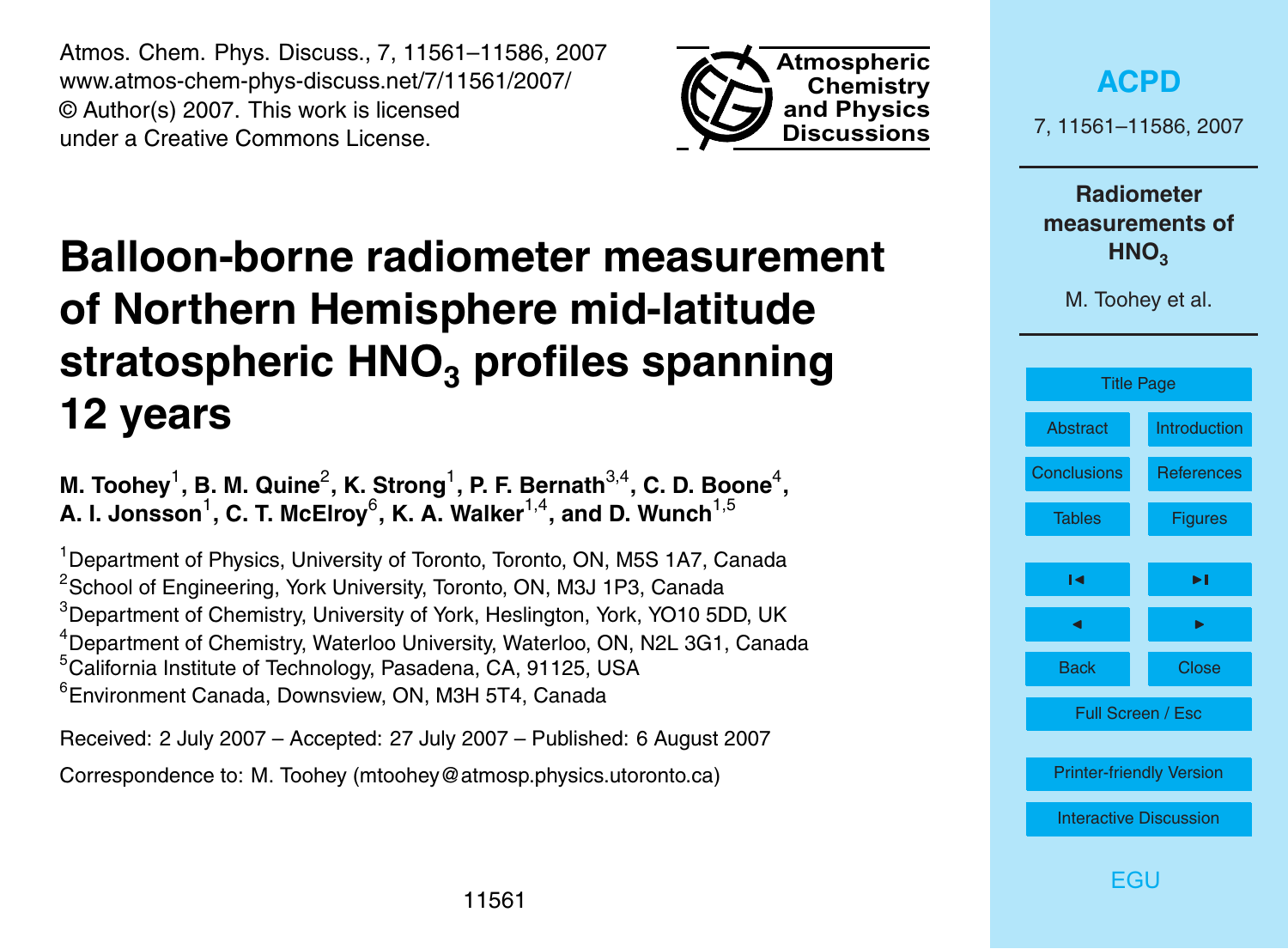#### <span id="page-1-0"></span>**Abstract**

Low-resolution atmospheric thermal emission spectra collected by balloon-borne radiometers over the time span of 1990–2002 are used to retrieve vertical profiles of  $\mathsf{HNO}_3$ , CFC-11 and CFC-12 volume mixing ratios between approximately 10 and 35 km

- <sup>5</sup> altitude. All of the data analyzed have been collected from launches from a Northern Hemisphere mid-latitude site, during late summer, when stratospheric dynamic variability is at a minimum. The retrieval technique incorporates detailed forward modeling of the instrument and the radiative properties of the atmosphere, and obtains a best fit between modeled and measured spectra through a combination of onion-peeling and
- $10$  global optimization steps. The retrieved HNO<sub>3</sub> profiles are consistent over the 12-year period, and are consistent with recent measurements by the Atmospheric Chemistry Experiment-Fourier transform spectrometer satellite instrument. This suggests that, to within the errors of the 1990 measurements, there has been no significant change in the  $HNO<sub>3</sub>$  summer mid-latitude profile.

#### <sup>15</sup> **1 Introduction**

One of the central aims of the Middle Atmosphere Nitrogen TRend Assessment (MANTRA) mission is to evaluate observational evidence for changes in the components of stratospheric total reactive nitrogen (NO<sub>y</sub>). Towards this aim, two emission radiometer instruments have played an important and unique role in MANTRA balloon

<sup>20</sup> campaigns, due largely to the substantial flight heritage of the instrument design. The instruments measure atmospheric thermal emission in the 8-14  $\mu$ m (715-1250 cm<sup>-1</sup>) range, measuring the spectral emission features of many trace gas species, including emission at 11.3– µm due to nitric acid (HNO $_3$ ).

 $HNO<sub>3</sub>$  was first detected in the stratosphere though the use of balloon-borne filter  $25$  radiometer instruments by [Murcray et al.](#page-16-0) [\(1968\)](#page-16-0), who soon afterwards identified the 11.3–  $\mu$ m spectral band as ideal for the measurement of  $HNO<sub>3</sub>$  due to minimal inter-

## **[ACPD](http://www.atmos-chem-phys-discuss.net)** 7, 11561–11586, 2007 **Radiometer measurements of HNO**<sub>3</sub> M. Toohey et al. [Title Page](#page-0-0) Abstract Introduction [Conclusions](#page-14-0) [References](#page-15-0) [Tables](#page-19-0) [Figures](#page-20-0)  $\sim$  J  $\sim$ **J** I I I I Back Close Full Screen / Esc [Printer-friendly Version](http://www.atmos-chem-phys-discuss.net/7/11561/2007/acpd-7-11561-2007-print.pdf) [Interactive Discussion](http://www.atmos-chem-phys-discuss.net/7/11561/2007/acpd-7-11561-2007-discussion.html) [EGU](http://www.egu.eu)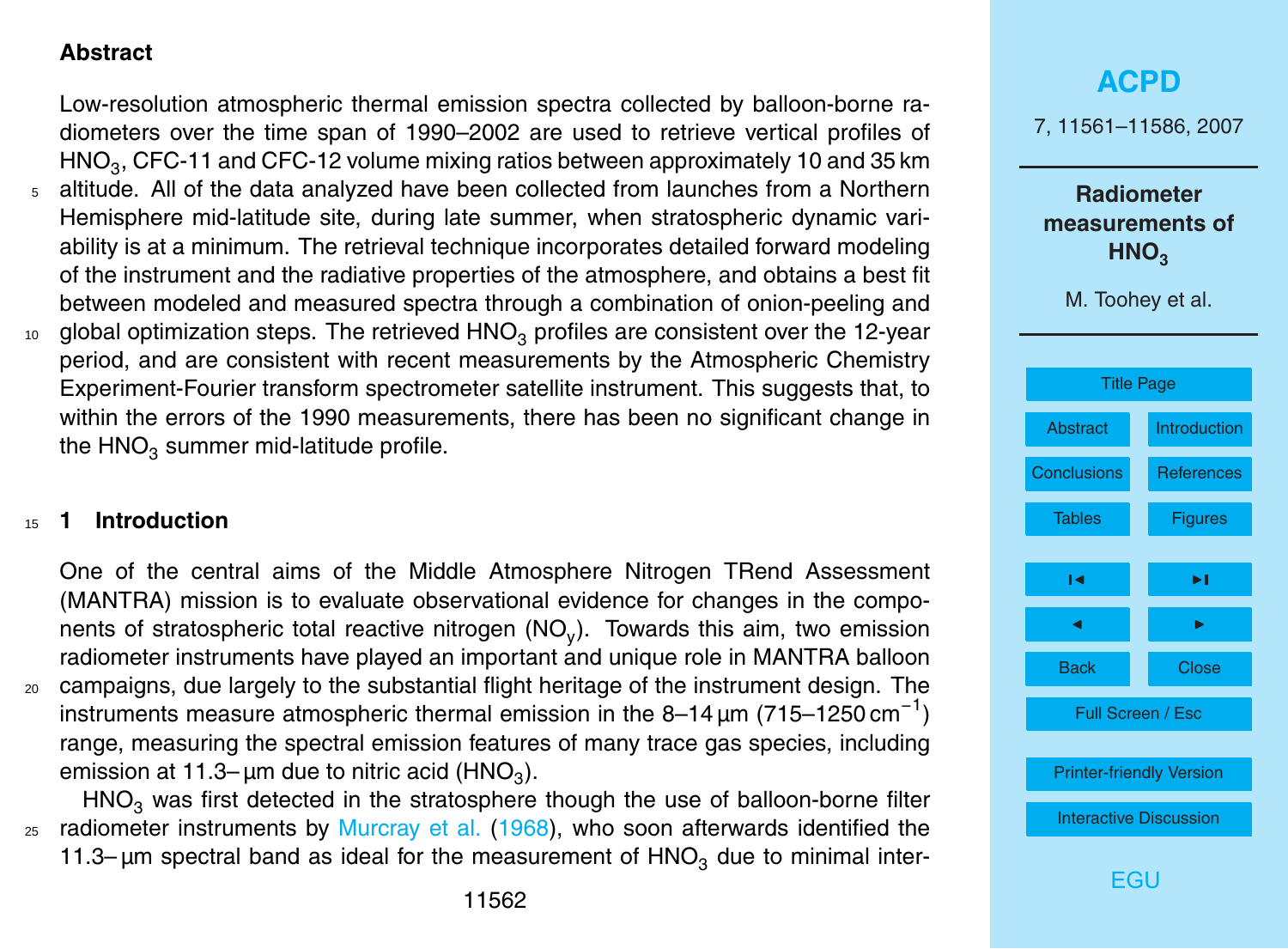<span id="page-2-0"></span>ference by other gases [\(Murcray et al.,](#page-17-0) [1973\)](#page-17-0). Balloon measurements led to a greater [u](#page-17-0)nderstanding of the vertical, latitudinal, and seasonal distribution of  $\mathsf{HNO}_3$  [\(Murcray](#page-17-0) [et al.,](#page-17-0) [1975\)](#page-17-0) and the partitioning of active nitrogen between  $\mathsf{HNO}_3\text{, } \mathsf{NO}_2$  and  $\mathsf{NO}$  (e.g. [Evans et al.,](#page-16-0) [1977;](#page-16-0) [Evans et al.,](#page-16-0) [1982\)](#page-16-0). Subsequent measurements by space-based <sup>5</sup> (see [Santee et al.,](#page-18-0) [2004,](#page-18-0) and references therein), and balloon-borne instruments have

led to a wealth of retrieved  $HNO<sub>3</sub>$  profiles.

Unfortunately, deriving a picture of the long-term behaviour of  $HNO<sub>3</sub>$  using the historical archive of retrieved profiles is complicated by inconsistencies in the spectroscopic parameters used to retrieve profiles from radiance measurements. Laboratory

- <sup>10</sup> measurements of the line intensities in the 11.3– µm band, in particular, have yielded results which differ by as much as 30% [\(Flaud et al.,](#page-16-0) [2006\)](#page-16-0). Retrieved volume mixing ratio (VMR) magnitudes have been seen to be directly proportional to scaling of the line intensities (e.g. *[Irion et al.,](#page-16-0) 2002*), thus it is fair to say that there exist systematic discrepancies between the various retrieved profiles, with magnitudes up to 30%.
- <sup>15</sup> Furthermore, modern computational resources have allowed the improvement of the algorithms used to retrieve trace gas profiles from radiance observations. The earliest retrievals were based upon an onion-peeling technique (e.g. [Evans et al.,](#page-16-0) [1976\)](#page-16-0) which required smoothing of the raw data. [Quine et al.](#page-17-0) [\(2005\)](#page-17-0) have shown that the resulting profiles can be greatly affected by the somewhat arbitrary choice of smoothing param-
- <sup>20</sup> eters. Also, the ability of modern retrieval algorithms to perform global fits can also greatly improve results [\(Irion et al.,](#page-16-0) [2002\)](#page-16-0).

In this work, we have collected data recorded by emission radiometer instruments during three MANTRA balloon flights (1998, 2000, and 2002), and during two flights in 1990. All data was collected through launches from a northern mid-latitude site

25 (Vanscoy, Saskatchewan, 52°N, 107°W) during late summer when dynamical variability is minimal [\(Wunch et al.,](#page-18-0) [2005\)](#page-18-0). By analyzing the data with a consistent retrieval algorithm and spectroscopic line intensities, we connect modern measurements of  $HNO<sub>3</sub>$ with historical ones, and in so doing, develop a semi-quantitative picture of long-term  $HNO<sub>3</sub>$  profile changes.

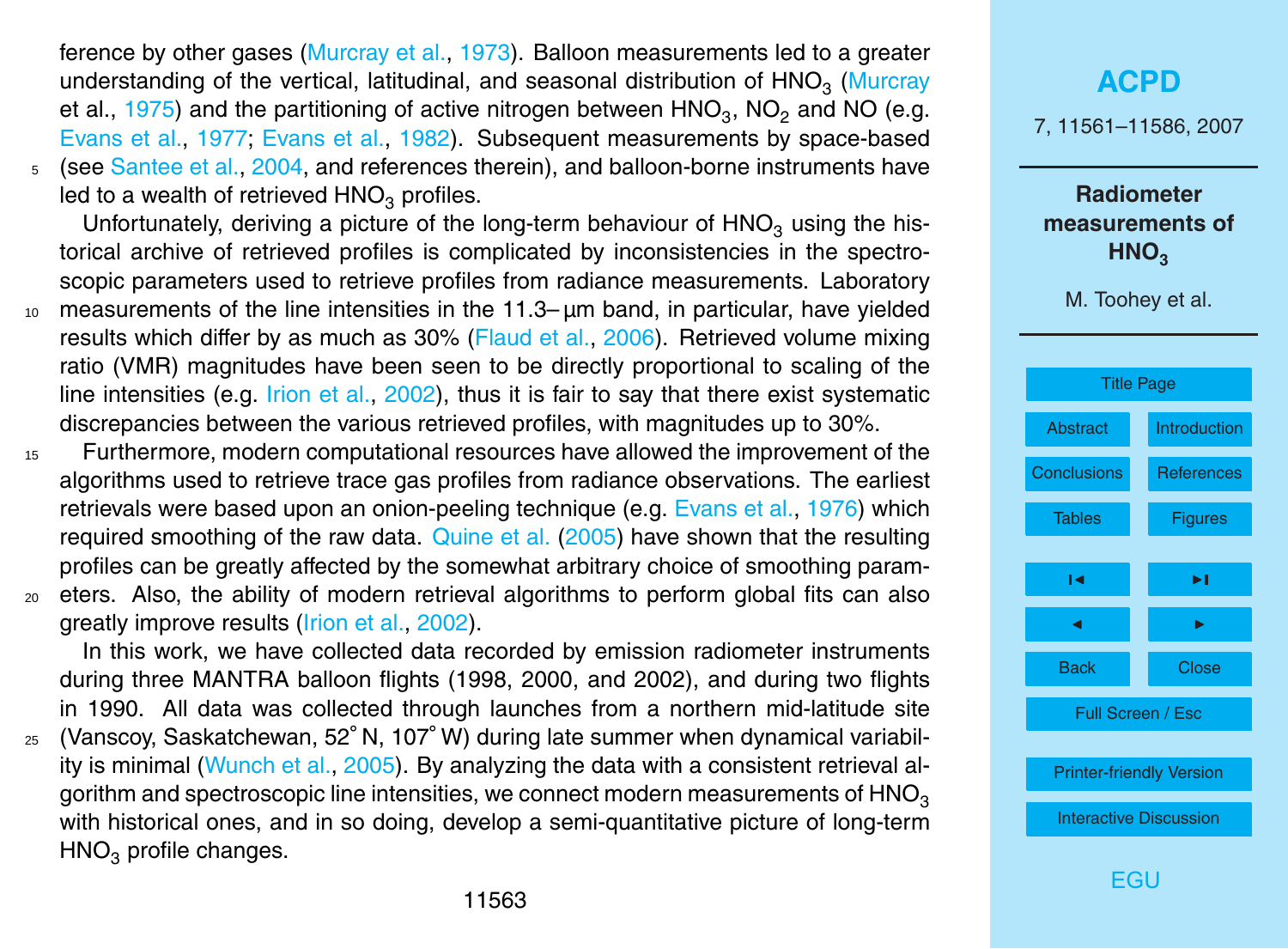### <span id="page-3-0"></span>**2 HNO<sup>3</sup> in a changing atmosphere**

HNO $_3$  is the principal component of NO<sub>y</sub> in the lower stratosphere, where it acts as a reservoir for the active nitrogen species NO and NO<sub>2</sub> involved in catalytic ozone loss cycles.

Changes in the abundance of  $\mathsf{HNO}_3$  are related to changes in the abundance of  $\mathsf{NO}_\mathsf{y}$ 5 and its partitioning. The source of stratospheric NO<sub>y</sub> is the transport of N<sub>2</sub>O from the troposphere. Tropospheric  $N_2O$  has steadily increased by 3% per decade due to an-thropogenic activities. [McLinden et al.](#page-16-0)  $(2001)$  estimate that this increase in N<sub>2</sub>O should lead to a 2.3% per decade increase in NO<sub>y</sub>, with the difference due to nonlinear NO<sub>y</sub>  $10$  loss processes in the upper atmosphere. Meanwhile, the partitioning of NO<sub>y</sub> has been modified by the increase of stratospheric chlorine. Modelling studies by [Prather et al.](#page-17-0) [\(1984\)](#page-17-0) have shown that as stratospheric concentrations of inorganic chlorine increase, CIONO<sub>2</sub> becomes more important as a NO<sub>y</sub> reservoir, leading to possible declines in HNO<sub>3</sub>. HNO<sub>3</sub> is also highly sensitive to stratospheric aerosol loading through the 15 heterogeneous reaction:

 $N_2O_5+H_2O \rightarrow HNO_3+HNO_3$ *,* (R1)

which converts  $\mathsf{N}_2\mathsf{O}_5$  to  $\mathsf{HNO}_3$  in the presence of aerosols.

Long-term changes in  $HNO<sub>3</sub>$  have been studied by use of ground-based observations of total columns, and space based, vertically resolved  $HNO<sub>3</sub>$  profiles. In an <sup>20</sup> analysis of data comprised of solar spectra recorded with a grating spectrometer in June 1951 and a set of observations obtained with a Fourier transform spectrometer between June 1986 and June 1990, all from the International Scientific Station of the Jungfraujoch in Swiss Alps, [Rinsland et al.](#page-17-0) [\(1991\)](#page-17-0) found no significant change in the June  $\mathsf{HNO}_3$  total column over this time span.  $\mathsf{Randel}$  et al. [\(1999\)](#page-17-0) report statistically sig-

 $25$  nificant decreases of order 2% per year in lower stratospheric, extra-tropical HNO<sub>3</sub> between 1993 and 1997 based on analysis of observations made by the Microwave Limb Sounder (MLS) on board the Upper Atmosphere Research Satellite (UARS). While

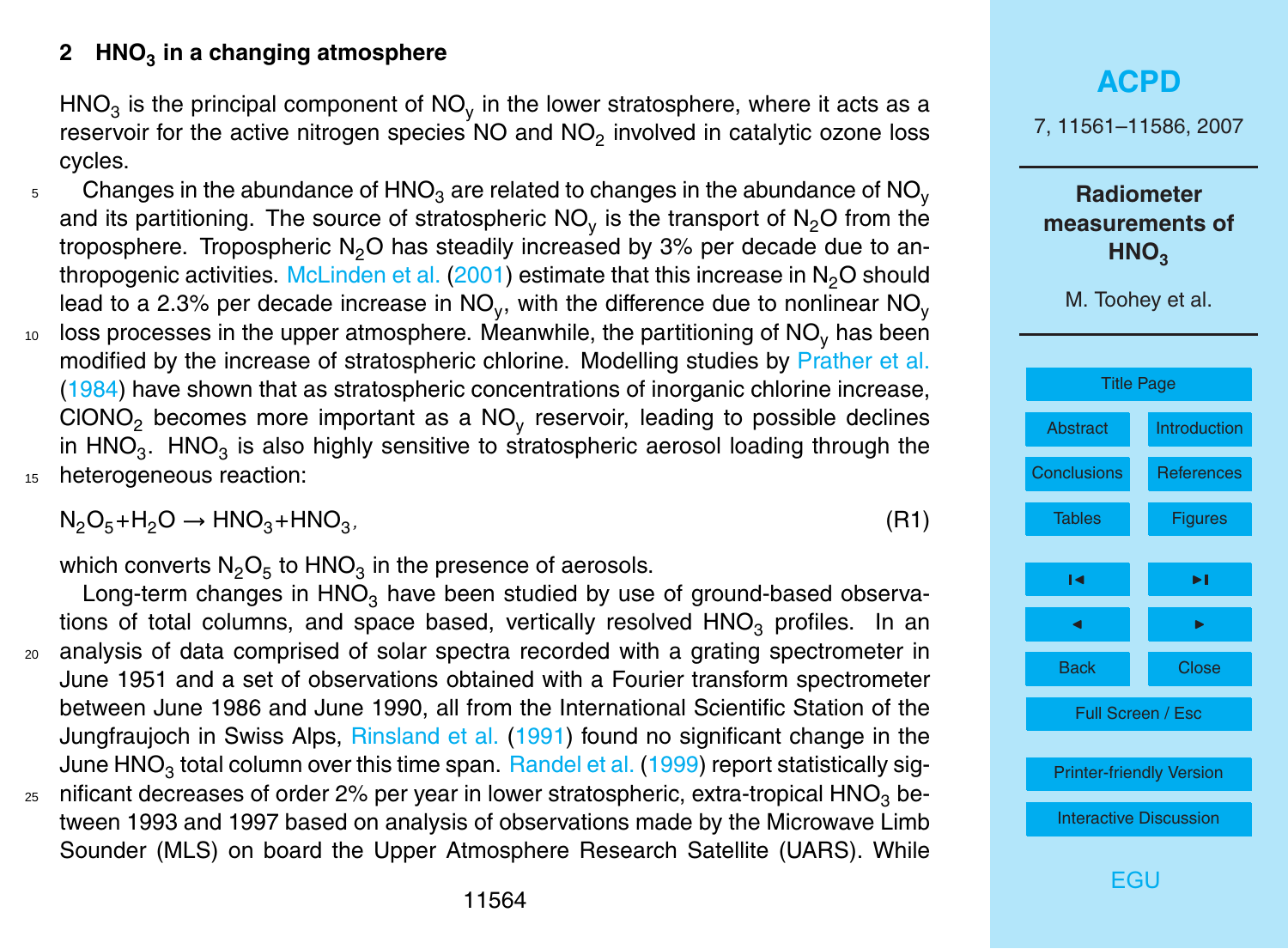<span id="page-4-0"></span>the trend analysis excluded from consideration the MLS data from 1991–1992 in an attempt to remove the effects of elevated aerosol loading due to the Mt. Pinatubo eruption of 1991, ground-based measurements of  $\mathsf{HNO}_3$  total columns, and model results indi-cate NO<sub>y</sub> partitioning may have been significantly perturbed until 1996 [\(Rinsland et al.,](#page-17-0) <sup>5</sup> [2003\)](#page-17-0). To the authors' knowledge, no study has yet addressed long-term changes in  $HNO<sub>3</sub>$ , apart from those due to aerosol loading from Mt. Pinatubo, by comparing consistent measurements from before and after the eruption.

The detection of trends in data is dependent upon the variability of the measured quantity [\(Weatherhead et al.,](#page-18-0) [1998\)](#page-18-0). In order to better understand the variability to be

- $10<sub>10</sub>$  expected in HNO<sub>3</sub> profiles, we have studied simulated fields from the Canadian Middle Atmosphere Model. CMAM is an extended version of the Canadian Centre for Climate Modeling and Analysis spectral General Circulation Model. The dynamical core and chemistry scheme are described by [Beagley et al.](#page-15-0) [\(1997\)](#page-15-0) and de Grandpré et al. (1997) respectively. The current version of the model is discussed by [Eyring et al.](#page-16-0) [\(2006\)](#page-16-0),
- <sup>15</sup> while the model results shown here are from a transient run described by [Eyring et al.](#page-16-0) [\(2007\)](#page-16-0). Chemical species have been saved every 18 h. Monthly mean CMAM HNO<sub>3</sub>, at the vertical level of peak VMR (∼24 km) and the model gridpoint closest to Vanscoy, Saskatchewan, are shown in Fig. [\(1\)](#page-20-0) for ten years of the transient run. The seasonal cycle is apparent in the model output, with maximum  $\mathsf{HNO}_3$  in winter, and minimum
- <sup>20</sup> in summer. The 2*σ* monthly variability of the 18-hourly data is shown by the shaded region. The average standard deviation of August HNO<sub>3</sub> values is approximately 6% of the mean, while in winter the same metric is 16%. Summer measurements are therefore the most useful measurements for assessing long-term changes in  $\mathsf{HNO}_3.$

#### **3 Instrument design and history**

<sub>25</sub> The emission radiometer instruments used in this study were originally designed and fabricated by the Canadian Atmospheric Environment Service (AES) in the early 1970's based on a design first developed by [Pick and Houghton](#page-17-0) [\(1969\)](#page-17-0). The main design fea-

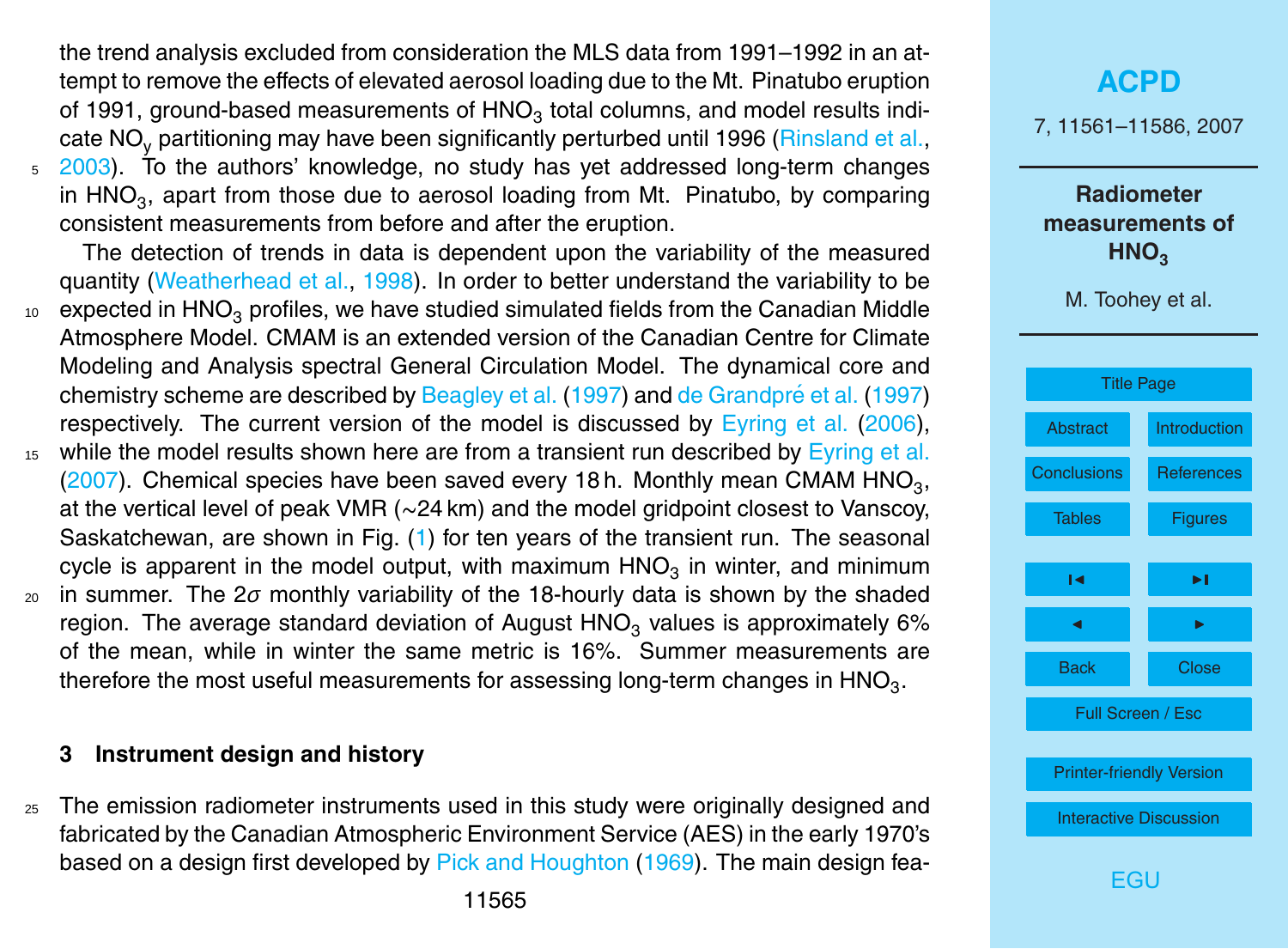<span id="page-5-0"></span>tures include (see [Quine et al.,](#page-17-0) [2005,](#page-17-0) Fig. 2): a mechanical chopper at the entrance slit, a spectral band-pass filter, a mercury-cadmium-telluride detector, amplifying electronics, and an insulated liquid-nitrogen dewar surrounding the detector and optics, maintaining a temperature of approximately 77 K. The instrument design also includes

<sup>5</sup> a blackbody calibration flap that is automatically lowered to cover the field-of-view periodically. The flap, mounted externally to maintain a temperature above that of liquid nitrogen, has an embedded platinum resistance thermometer to provide temperature information necessary for performing in-flight radiometric calibration.

The radiometer measures the cumulative spectroscopic gas emission along an <sup>10</sup> upward-looking slant path. Vertical atmospheric information is made available by mounting the instrument, typically with a 20° elevation angle, on a balloon platform, and taking measurements while the balloon ascends. At the beginning of the balloon ascent, the instrument views a slant path through the whole atmosphere, and the radiance measurements are at a maximum. As the instrument ascends, the atmosphere <sup>15</sup> below the instrument is excluded from the slant path, and the collected radiance decreases. A radiosonde is flown with the instrument in order to measure temperature

and pressure, from which altitude is deduced via the hydrostatic relation.

When first fabricated, these instruments were furnished with five discrete band-pass filters to sample sections of the HNO<sub>3</sub> emission band at 11.3– $\mu$ m. Radiance esti-

- <sup>20</sup> mates were derived from these band-pass measurements and a careful filter calibration. Later instrument designs replaced the discrete filters with circular variable filter (CVF) segments. With two segments mounted on a constantly turning wheel, the instruments are able to scan a wavelength region from 8-14  $\mu$ m (715-1250 cm<sup>-1</sup>) with a band-pass varying between 1% and 4% of the center wavelength. A number of these
- <sup>25</sup> scanning emission radiometers were flown on a series of AES test flights from Vanscoy, Saskatchewan from 1989–1991 before being used in non-recovered Arctic flights. Two surviving instruments, code-named MX-31 and MX-36 were refurbished with minimal modifications and used in the biennial MANTRA flights of 1998–2004.

# **[ACPD](http://www.atmos-chem-phys-discuss.net)** 7, 11561–11586, 2007 **Radiometer measurements of HNO**<sub>3</sub> M. Toohey et al. [Title Page](#page-0-0) [Abstract](#page-1-0) [Introduction](#page-1-0) [Conclusions](#page-14-0) [References](#page-15-0) [Tables](#page-19-0) [Figures](#page-20-0)  $\sim$  J  $\sim$ **J** I I I I Back Close Full Screen / Esc [Printer-friendly Version](http://www.atmos-chem-phys-discuss.net/7/11561/2007/acpd-7-11561-2007-print.pdf) [Interactive Discussion](http://www.atmos-chem-phys-discuss.net/7/11561/2007/acpd-7-11561-2007-discussion.html)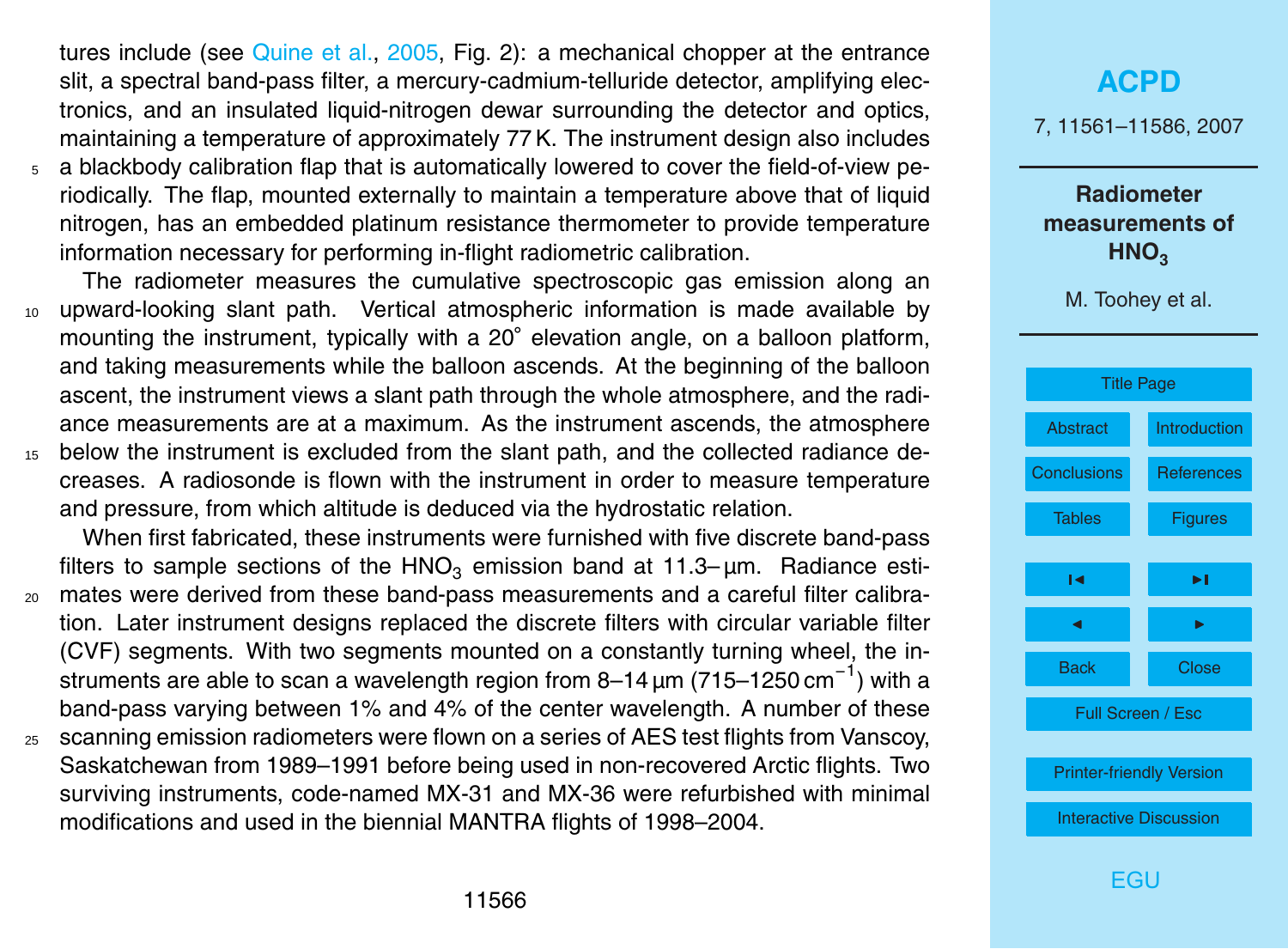#### <span id="page-6-0"></span>**4 Retrieval**

Vertical profiles of  $HNO<sub>3</sub>$  were originally retrieved from data measured by the emission radiometer instrument through an onion-peeling algorithm, wherein the amount of  $HNO<sub>3</sub>$  between two measurement altitudes was assumed to be proportional to the  $5$  change in radiance between the measurements [\(Evans et al.,](#page-16-0) [1976\)](#page-16-0). Instrument pa-

rameters were determined through pre- and post-flight calibration.

[Quine et al.](#page-17-0) [\(2005\)](#page-17-0) introduced an updated retrieval algorithm for the emission radiometer, based on detailed forward modelling of the atmosphere and instrument. Given atmospheric temperature and pressure information, expected trace gas abun-<sup>10</sup> dances, and some instrument calibration parameters, these models simulate the spectral scans recorded by the instrument during flight. An optimization routine is used to

- obtain a best fit between the simulated and measured spectra by adjusting the instrument parameters and trace gas amounts. The main advantage of this technique is the incorporation of instrument parameters into the retrieved state vector, which allows the
- <sup>15</sup> analysis of flight data without pre- and post- calibration data. We summarize the main points of the retrieval algorithm below, with special emphasis on modifications made since the work of [Quine et al.](#page-17-0) [\(2005\)](#page-17-0).
	- 4.1 Atmospheric forward model

The atmosphere is modelled as a set of discrete 2-km-thick cells on a vertical grid. For <sup>20</sup> each cell, a density-weighted effective mean temperature and pressure are determined using the Curtis-Godson approximation [\(Houghton,](#page-16-0) [1986\)](#page-16-0), based on sonde measurements. Spectral absorption coefficients for each cell and for eight principal emitting gas species (H<sub>2</sub>O, CO<sub>2</sub>, O<sub>3</sub>, N<sub>2</sub>O, CH<sub>4</sub>, HNO<sub>3</sub>, CFC-11 and CFC-12) are calculated using the GENSPECT line-by-line code [\(Quine and Drummond,](#page-17-0) [2002\)](#page-17-0) with HITRAN 2004 25 data [\(Rothman et al.,](#page-17-0) [2005\)](#page-17-0). HITRAN line parameter updates for  $HNO<sub>3</sub>$  are included [\(Flaud et al.,](#page-16-0) [2006\)](#page-16-0), based on work that went into the MIPAS (Michelson Interferometer for Passive Atmospheric Sounding) database. Radiative transfer code included in the

7, 11561–11586, 2007

**Radiometer measurements of HNO**<sub>3</sub>

M. Toohey et al.

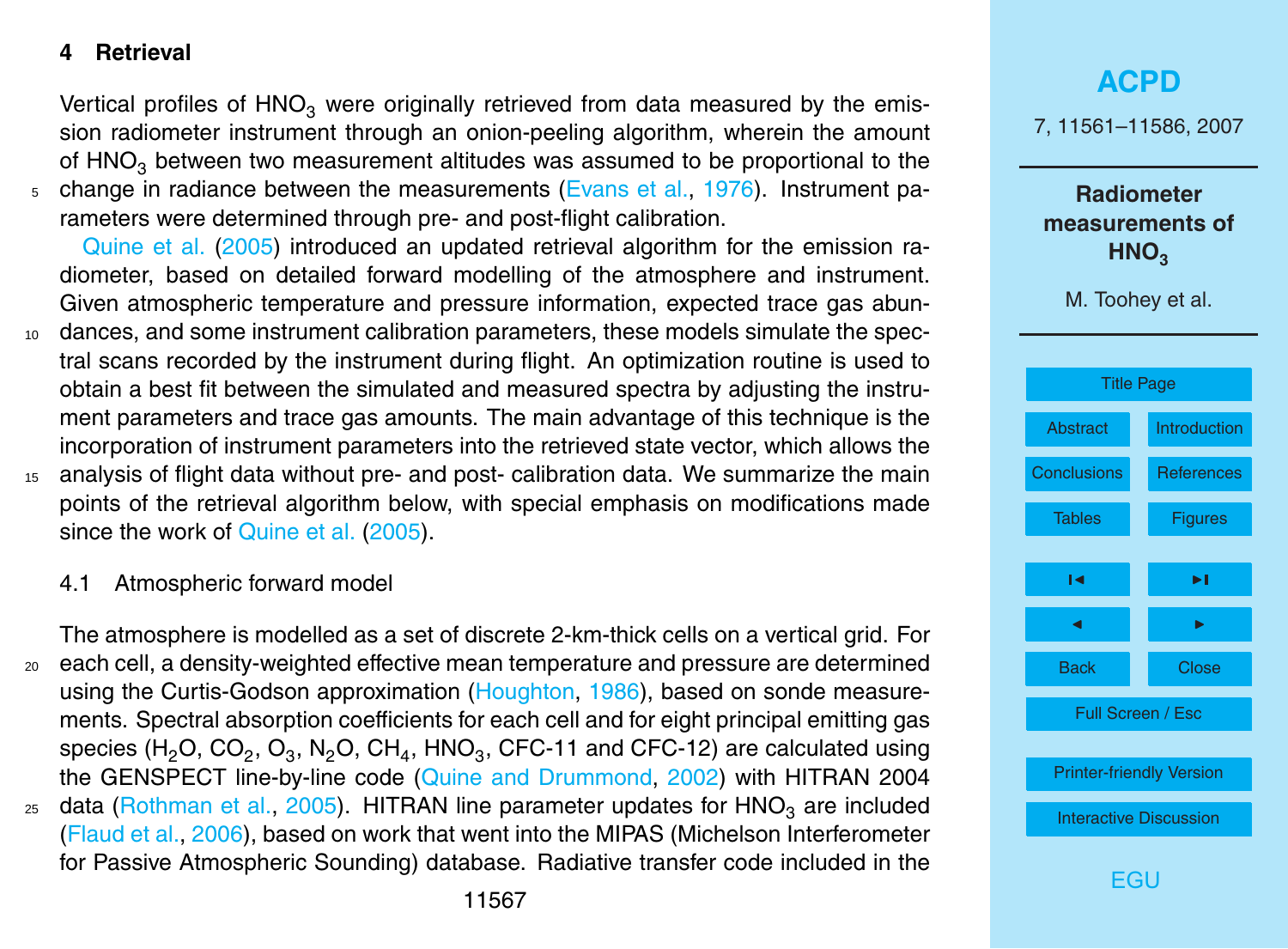<span id="page-7-0"></span>GENSPECT package is used to calculate the radiance at each cell boundary based on the blackbody emission and transmission of each cell. This simulated spectral radiance profile is linearly interpolated to the radiometer measurement heights, and passed as the main input into the instrument forward model.

<sup>5</sup> 4.2 Instrument forward model

The aim of the instrument forward model is to accurately simulate the true mapping between input radiance and detector response. While it is assumed that the individual instruments are for the most part functionally identical, a few instrument parameters defining unique properties of the instruments are necessary, and are included in the <sup>10</sup> forward model.

Two parameters define the mapping between CVF angular position and wavenumber. A linear relationship between CVF position and wavelength is reported by the CVF manufacturer and assumed here. Initial estimates for the two parameters are produced manually by finding the angular position of the  $O_3$  and  $HNO_3$  peaks in the raw data.

<sup>15</sup> These instrument parameters are then included in the retrieval, and serve to shift and stretch the data in order to match the simulated spectra.

A third instrument parameter is used in the construction of the instruments' slit function. The shape of the slit function, and the relationship between width and center wavelength is based upon Fourier transform spectrometer measurements of the band-

<sup>20</sup> pass of a sample CVF. A retrieved instrument parameter specifies the width of a boxcar function convolved with this experimental slit function, accounting for the finite angular width of the focussed light passing through the CVF in each particular instrument.

The instrument is modelled so as to assume a relationship between detector response *S* at a given wavenumber *ν'* and incident radiance spectrum *l* for a given effec-25 tive viewing angle  $\hat{\theta}$  as follows:

$$
S(v', z) = R(v', z) \int_0^\infty I(v, \hat{\theta}, z) F(v - v') dv + \varepsilon
$$
 (1)

## **[ACPD](http://www.atmos-chem-phys-discuss.net)** 7, 11561–11586, 2007 **Radiometer measurements of HNO**<sub>3</sub> M. Toohey et al. [Title Page](#page-0-0) [Abstract](#page-1-0) [Introduction](#page-1-0) [Conclusions](#page-14-0) [References](#page-15-0) [Tables](#page-19-0) [Figures](#page-20-0)  $\sim$  J  $\sim$ **J** I I I I Back Close Full Screen / Esc [Printer-friendly Version](http://www.atmos-chem-phys-discuss.net/7/11561/2007/acpd-7-11561-2007-print.pdf) [Interactive Discussion](http://www.atmos-chem-phys-discuss.net/7/11561/2007/acpd-7-11561-2007-discussion.html) [EGU](http://www.egu.eu)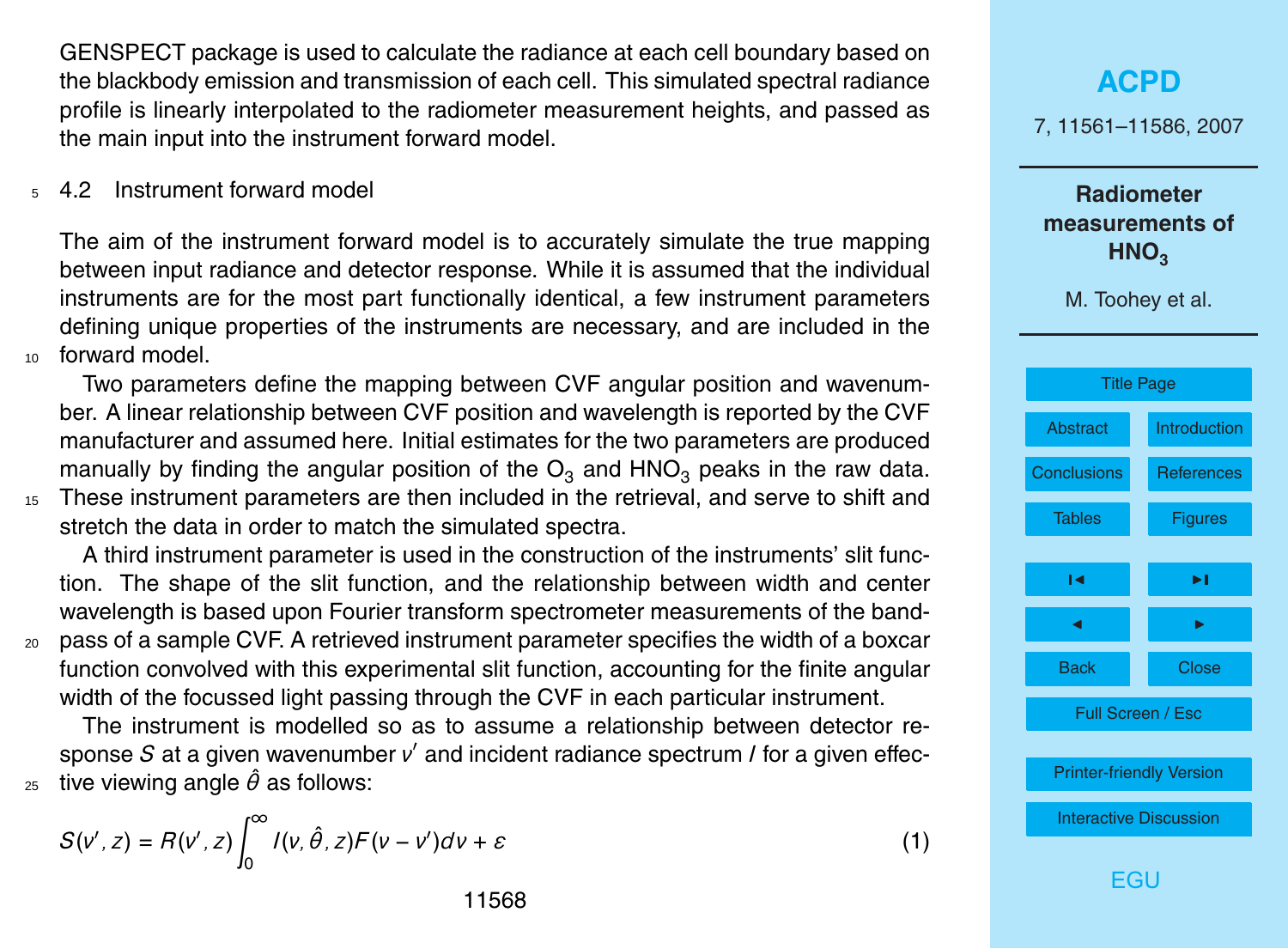where *R* is the instrument responsivity as a function of altitude, *F* is the slit function, and *ε* is a dark current level.

Dark current noise is defined for each scan by the average signal measured as an opaque section of the CVF attenuates the input radiation.

- $5$  The effective viewing angle  $\hat{\theta}$  is an approximate quantity describing the mean elevation angle of light collected by the instrument. It is a function of the mounting angle of the instrument on the balloon payload, the field-of-view (FOV) function of the instrument describing the angular dependence of the instrument's ability to collect radiation, and the radiation field as a function of angle. In order to define a constant *θ*ˆ for any
- <sup>10</sup> measurement set, we assume a plane parallel atmosphere with homogeneous emission. The radiation field is then given by the cosecant function describing the variation of atmospheric slant path with elevation angle, and  $\hat{\theta}$  is given by the mean of the product of the FOV and cosecant functions. The FOV, as determined by laboratory tests, is roughly toroidal, with sensitivity extending to  $\pm 16^{\circ}$  and maximum sensitivity at  $\pm 9^{\circ}$ .
- 15 The effective viewing angle for an instrument mounted at 20° elevation angle is approximately 17◦ .

In-flight blackbody calibration scans, performed every fifth scan at altitudes z', are used to define instrument responsivity function *R*. The responsivity of the instrument changes as a function of altitude, due to changes in atmospheric pressure and tem-<sup>20</sup> perature. The responsivity function is calculated as the ratio of detector output *S* (with dark current  $\epsilon$  subtracted) to the theoretical blackbody radiance curve (based on the temperature measured by the flap thermometer) convolved by the instrument slit function:

$$
R(v', z') = \frac{S(v', z') - \varepsilon}{\int_0^\infty B_v(v, T) F(v - v') dv}.
$$
\n(2)

<sup>25</sup> The responsivity function is then interpolated to the atmospheric measurement heights (*z*) in order to calculate the simulated spectra via Eq. [\(1\)](#page-7-0).

# **[ACPD](http://www.atmos-chem-phys-discuss.net)** 7, 11561–11586, 2007 **Radiometer measurements of HNO**<sub>3</sub> M. Toohey et al. [Title Page](#page-0-0) [Abstract](#page-1-0) [Introduction](#page-1-0) [Conclusions](#page-14-0) [References](#page-15-0) [Tables](#page-19-0) [Figures](#page-20-0)  $\sim$  J  $\sim$ **J** I I I I Back Close Full Screen / Esc [Printer-friendly Version](http://www.atmos-chem-phys-discuss.net/7/11561/2007/acpd-7-11561-2007-print.pdf) [Interactive Discussion](http://www.atmos-chem-phys-discuss.net/7/11561/2007/acpd-7-11561-2007-discussion.html)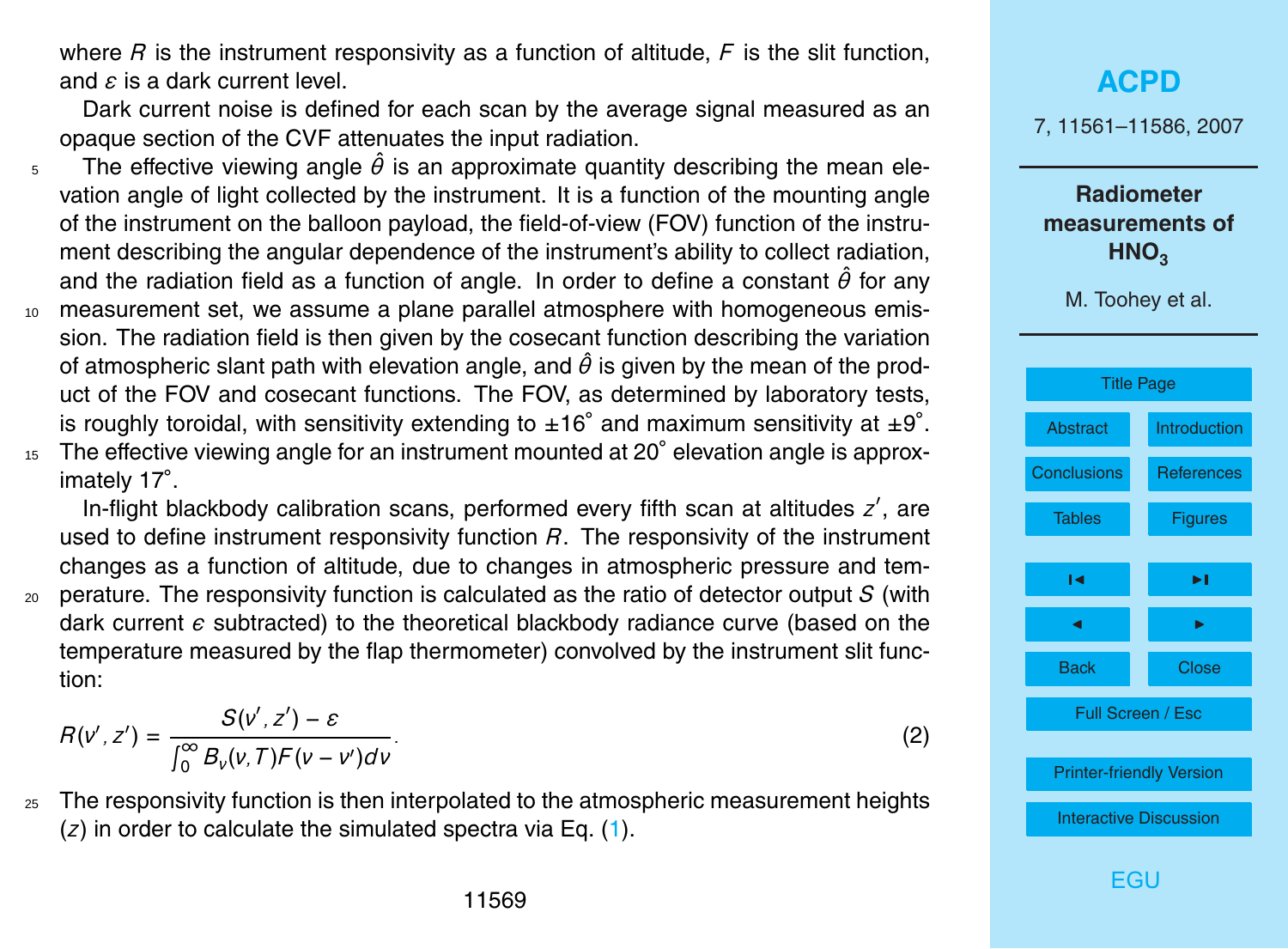#### <span id="page-9-0"></span>4.3 Optimization

The objective function is defined as the sum of squares of the difference between the simulated and measured spectral scans. The optimal retrieval is that which minimizes this objective function.

<sup>5</sup> Prior work [\(Quine et al.,](#page-17-0) [2005\)](#page-17-0) introduced the use of a non-linear global optimization algorithm used to search for a global minimum by iteratively perturbing the full state vector of instrument parameters and trace gas species on the full vertical grid. While this technique produced reasonable results, it required large amounts of computing resources, and time. In order to produce results on a faster time scale we have modified <sup>10</sup> this approach.

In the latest approach, a first stage retrieval defines a state vector of instrument parameters and scale factors which multiply a priori trace gas profiles. The objective function to be minimized is based solely on spectral scans within the lowermost atmospheric cell. These low-altitude scans provide the most information regarding <sup>15</sup> the instrument parameters, since they contain significant radiance contributions from  $\mathsf{HNO}_3$ , CFC-11 and CFC-12. The Direct global optimization routine [\(Jones et al.,](#page-16-0) [1993\)](#page-16-0) is used.

A second stage performs onion-peeling while keeping the instrument parameters fixed. Starting at the uppermost atmospheric cell and moving down, trace gas amounts <sup>20</sup> are adjusted in order to minimize the measurement residual within that cell in the local spectral neighbourhood of the emission peak for each of the three species. The onionpeeling proceeds by the method of steepest descent, with the local gradient defined by first perturbing the cell VMR by 1%, and using the forward model to calculate the corresponding change in radiance. This process is repeated iteratively until the differ-<sup>25</sup> ence between the measured and simulated radiances reaches a preset convergence

criterion. Weighting functions and averaging kernels for the onion-peeling algorithm are given in [Quine et al.](#page-17-0) [\(2005\)](#page-17-0).

The global fit – onion-peeling sequence outlined above is then repeated, with the only

#### **[ACPD](http://www.atmos-chem-phys-discuss.net)**

7, 11561–11586, 2007

**Radiometer measurements of HNO**<sub>3</sub>

M. Toohey et al.

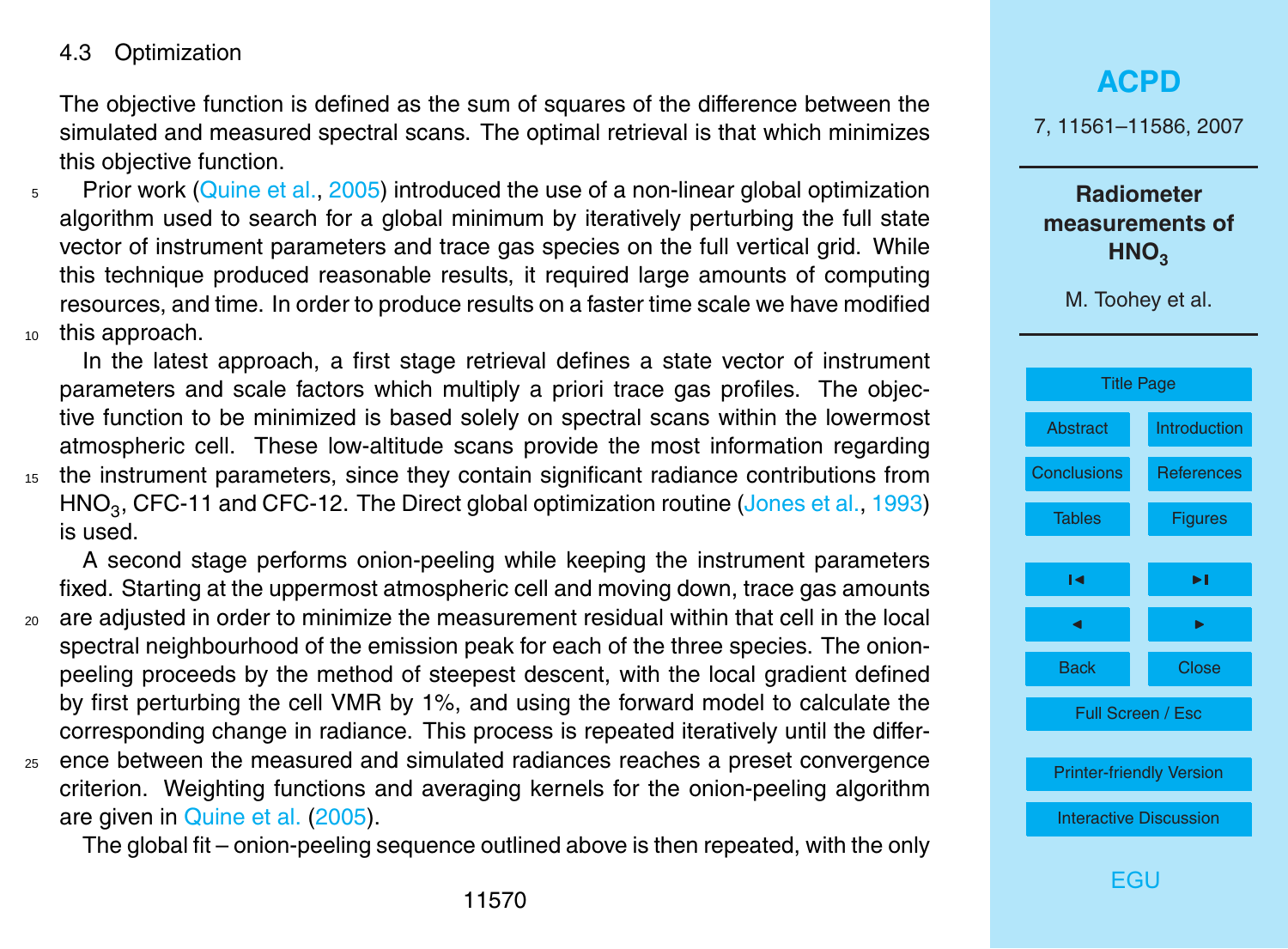difference being that the global optimization in step one is performed with the objective function defined using scans over the full altitude range. Comparison of simulated and measured spectral scans for a sample instrument and year are shown in Fig. [\(2\)](#page-21-0).

4.4 Error analysis

- <sup>5</sup> Within the final onion peeling step of the retrieval, a root-mean-square (RMS) residual is calculated between the simulated and measured spectra in the neighbourhood of the emission peak for each gas species fit. This RMS is divided by the local change in radiance for a given change in trace gas VMR in order to estimate the retrieval error based on radiance noise.
- <sup>10</sup> The recorded temperature of the blackbody flaps is another major source of uncertainty. Laboratory tests have produced calibration coefficients for the two instruments used in MANTRA flights. Based on these tests, we conservatively estimate the temperature error of the MANTRA blackbody flaps as 2 K. Corresponding VMR errors have been calculated by simply performing the retrieval on raw data perturbed by the tem- $15$  perature uncertainty estimate. A 2K error in temperature leads to a HNO<sub>3</sub> VMR error

of approximately 10% at 24 km.

Lastly, the uncertainty in the effective elevation angle is estimated to be  $\pm 0.5^{\circ}$ , which corresponds to an error of approximately 2.5% at 24 km.

Radiance error, blackbody temperature error, and viewing angle error are added in <sup>20</sup> quadrature to obtain the total error as a function of altitude.

#### **5 Data**

Each MANTRA mission has included on the instrument payload two radiometers, MX-31 and MX-36. The two instruments were mounted with different elevation angles, with one at 20° and the other at 30–40°. Raw data of good quality was collected <sup>25</sup> by both instruments during the flights of 1998 and 2000. One instrument failed in

## **[ACPD](http://www.atmos-chem-phys-discuss.net)** 7, 11561–11586, 2007 **Radiometer measurements of HNO**<sub>3</sub> M. Toohey et al. [Title Page](#page-0-0) [Abstract](#page-1-0) [Introduction](#page-1-0) [Conclusions](#page-14-0) [References](#page-15-0) [Tables](#page-19-0) [Figures](#page-20-0)  $\sim$  J  $\sim$ **J** I I I I Back Close Full Screen / Esc [Printer-friendly Version](http://www.atmos-chem-phys-discuss.net/7/11561/2007/acpd-7-11561-2007-print.pdf) [Interactive Discussion](http://www.atmos-chem-phys-discuss.net/7/11561/2007/acpd-7-11561-2007-discussion.html) [EGU](http://www.egu.eu)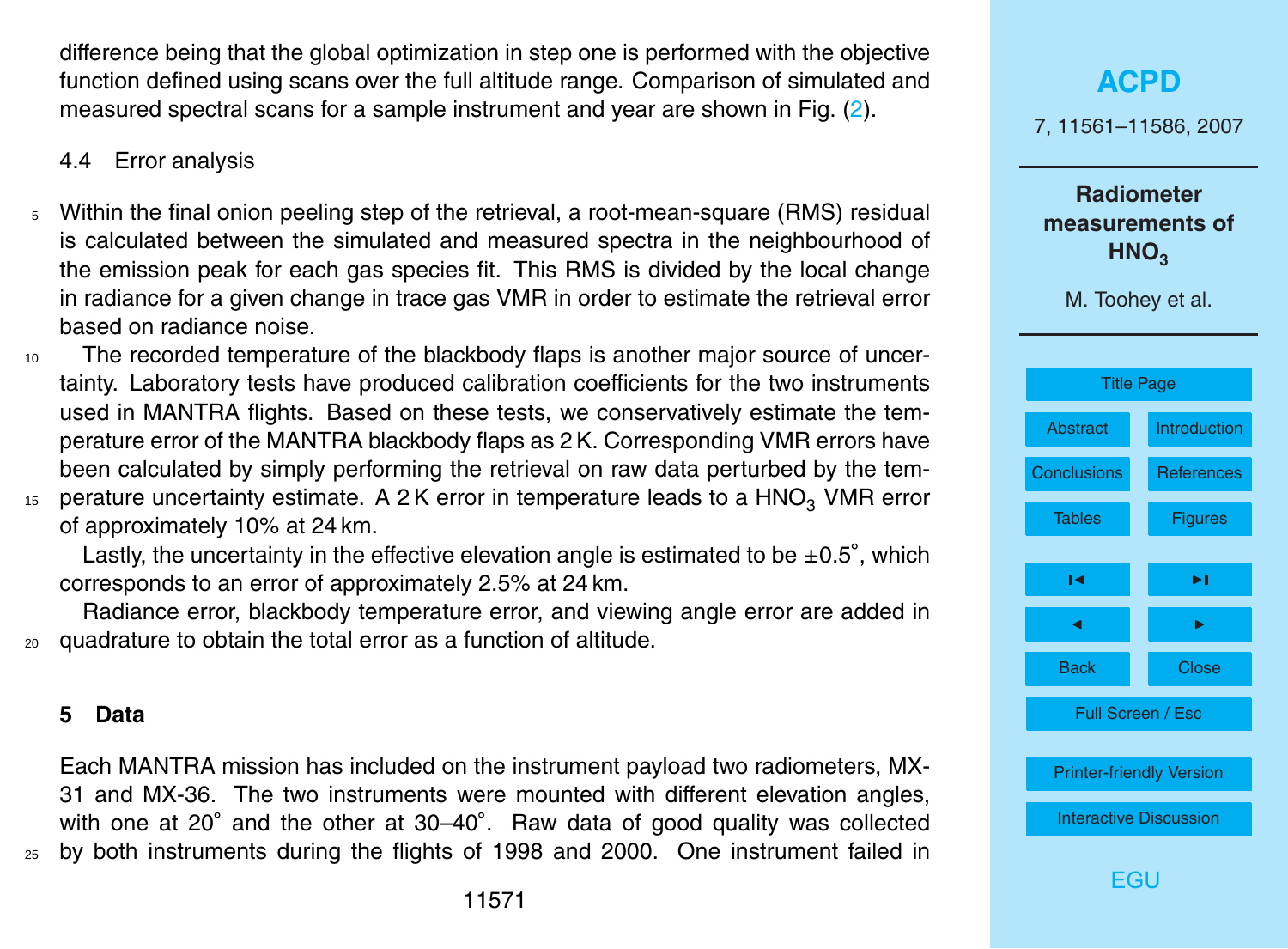<span id="page-11-0"></span>2002, and both instruments failed in 2004, likely due to the effect of ice build-up on the mechanically rotating CVF.

The AES test flights of 1990 suffered from a variety of fatal and non-fatal failures, making the raw data difficult to process. All flights suffered from poor data quality due <sup>5</sup> to transponder drop-outs. Many flights also suffered from obvious mis-calibration of the blackbody flap temperatures.

We include in this work results from two radiometer flights of August 1990. Of all data from the AES test flights, that from MX-19 on 30 August is of the highest quality. The ubiquitous transponder drop-outs and a higher-than-expected spectral noise are the

- <sup>10</sup> data's only significant faults. Data from MX-13, flown on 20 August 1990, suffered some more critical non-fatal effects. Time synchronization between the radiometer clock and the radiosonde clock (in order to achieve proper altitude registration) was produced by defining a time offset that minimized the residual between the time derivatives of the sonde-measured air temperature and the instrument flap temperature. Furthermore,
- <sup>15</sup> the flap temperature was bias corrected in order to bring the difference between flap temperature and air temperature into a range comparable to the other flights. Due to these necessary pre-processing steps, we have estimated the temperature error of the blackbody flaps for this flight at 5 K.

We will compare our retrieved profiles of  $\mathsf{HNO}_3$ , CFC-11 and CFC-12 with results <sup>20</sup> from the Atmospheric Chemistry Experiment – Fourier transform spectrometer (hereinafter ACE) satellite instrument, launched in August 2003. We compare with ACE since it simultaneously retrieves all three species measured by the radiometers, and since ACE data has previously been used in a trend analysis of many species, including CFC-11 and CFC-12 [\(Rinsland et al.,](#page-17-0) [2005\)](#page-17-0). ACE is a Fourier transform spectrometer <sup>25</sup> operating at high spectral resolution in the infrared, measuring atmospheric extinction

by solar occultation, from which profiles of temperature, pressure and dozens of con[s](#page-15-0)tituents are retrieved through a global fitting algorithm [\(Bernath et al.,](#page-15-0) [2005;](#page-15-0) [Boone](#page-15-0) [et al.,](#page-15-0) [2005\)](#page-15-0). ACE results are from the version 2.2 data set.  $\,$  HNO<sub>3</sub> retrievals from ACE employ a set of microwindows near 900 cm<sup>-1</sup> (11.3–µm), and another set near

### **[ACPD](http://www.atmos-chem-phys-discuss.net)** 7, 11561–11586, 2007 **Radiometer measurements of HNO**<sub>3</sub> M. Toohey et al. [Title Page](#page-0-0) [Abstract](#page-1-0) [Introduction](#page-1-0) [Conclusions](#page-14-0) [References](#page-15-0) [Tables](#page-19-0) [Figures](#page-20-0)  $\sim$  J  $\sim$ **J** I I I I Back Close Full Screen / Esc [Printer-friendly Version](http://www.atmos-chem-phys-discuss.net/7/11561/2007/acpd-7-11561-2007-print.pdf) [Interactive Discussion](http://www.atmos-chem-phys-discuss.net/7/11561/2007/acpd-7-11561-2007-discussion.html)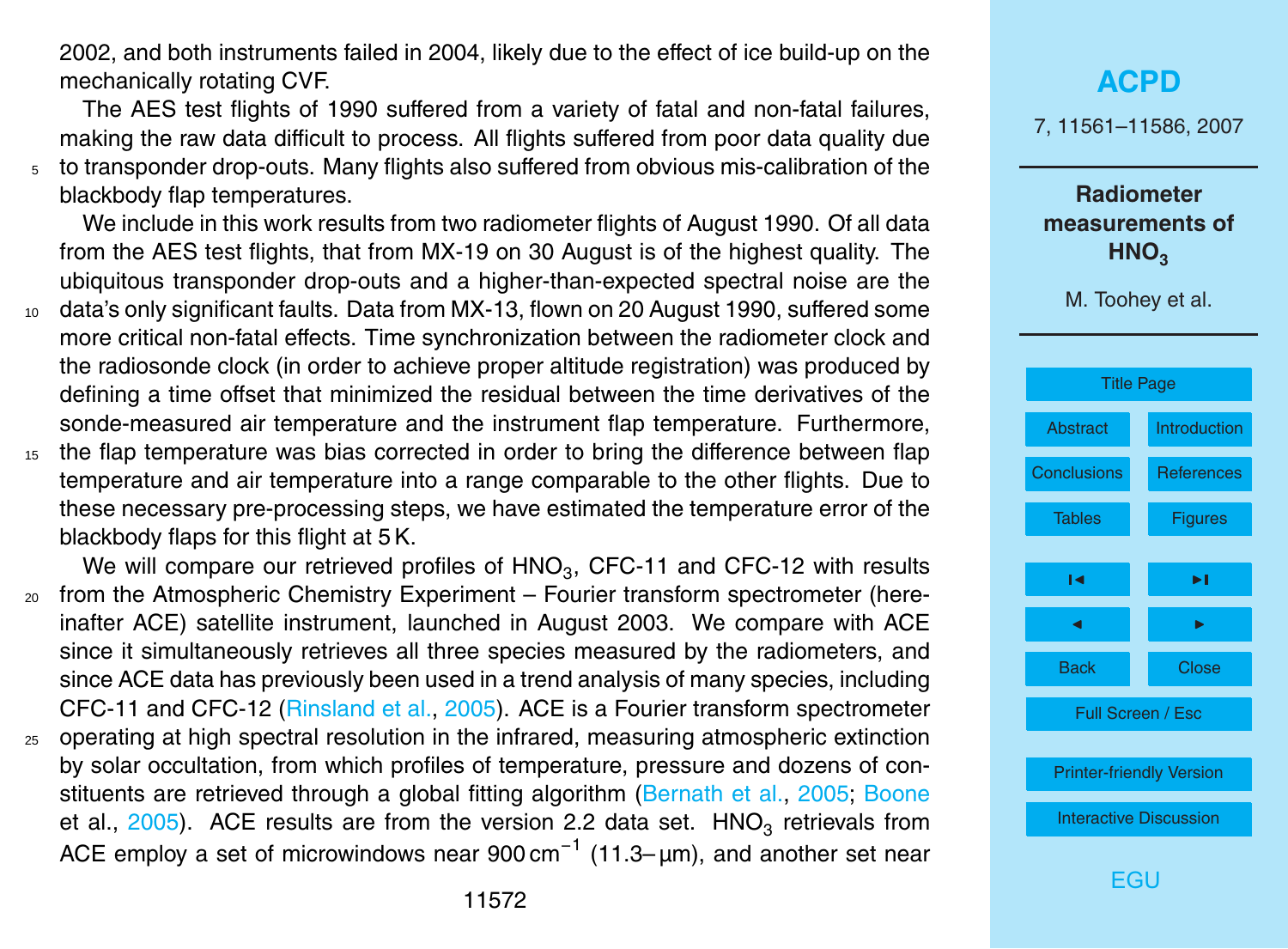<span id="page-12-0"></span>1700 cm<sup>-1</sup>, and use the HITRAN 2004 spectral database. ACE retrievals do not use the [Flaud et al.](#page-16-0) [\(2006\)](#page-16-0) HNO<sub>3</sub> update, but the impact of the update to HITRAN 2004 in the  $11.3$ –  $\mu$ m spectral range is small: the percent change in integrated line intensity over this band is on the order of 2% [\(Flaud et al.,](#page-16-0) [2006\)](#page-16-0). ACE retrievals have  $5$  been shown to have good (relative differences of  $5-10%$  below 30 km) agreement with MIPAS operational retrievals [\(Wang et al.,](#page-18-0) [2007a\)](#page-18-0), and the MIPAS IMK-IAA research product [\(Wang et al.,](#page-18-0) [2007b\)](#page-18-0). Due to the orbit and solar occultation technique used by the ACE platform, the latitudinal distribution of measurements is highly dependant upon the time of year. ACE samples the Northern mid-latitudes in late summer briefly  $10$  at the beginning of September (see Fig. [3\)](#page-22-0), in close proximity to the window of past MANTRA flights (24 August–3 September). For the comparison, we take averages of these late summer ACE measurements from 2004–2006 over the 10◦ latitude band centered on the latitude of Vanscoy, Saskatchewan.

#### **6 Results**

- <sup>15</sup> The retrieved profiles of HNO<sub>3</sub> are shown in Fig. [\(4\)](#page-23-0). The mean profile for the MANTRA missions (1998–2002) is shown on each panel for comparison. The retrieved profiles are remarkably consistent. The two retrieved profiles for the flights with simultaneous measurements (1998 and 2000) are equivalent at almost all altitudes. Small differences between the simultaneous measurements are likely due to differences in hori-
- <sup>20</sup> zontal sampling by the two instruments mounted with differing elevation angles, and the local horizontal gradient in the  $HNO<sub>3</sub>$  field. The error in the 1990 profiles is large, due to uncertainties in the blackbody flap temperature and the measured radiance noise. Despite this, the profiles are not inconsistent with the MANTRA mean profile.

The MANTRA-mean profiles of  $\mathsf{HNO}_3$ , CFC-11 and CFC-12 are compared to mean <sup>25</sup> Northern Hemisphere mid-latitude late summer retrieved profiles from the ACE satel-lite instrument in Fig. [\(5\)](#page-24-0). The comparison shows excellent agreement for  $HNO<sub>3</sub>$ : the MANTRA-mean HNO<sub>3</sub> profiles lie within the ACE 2*σ* variability for all but the very high-

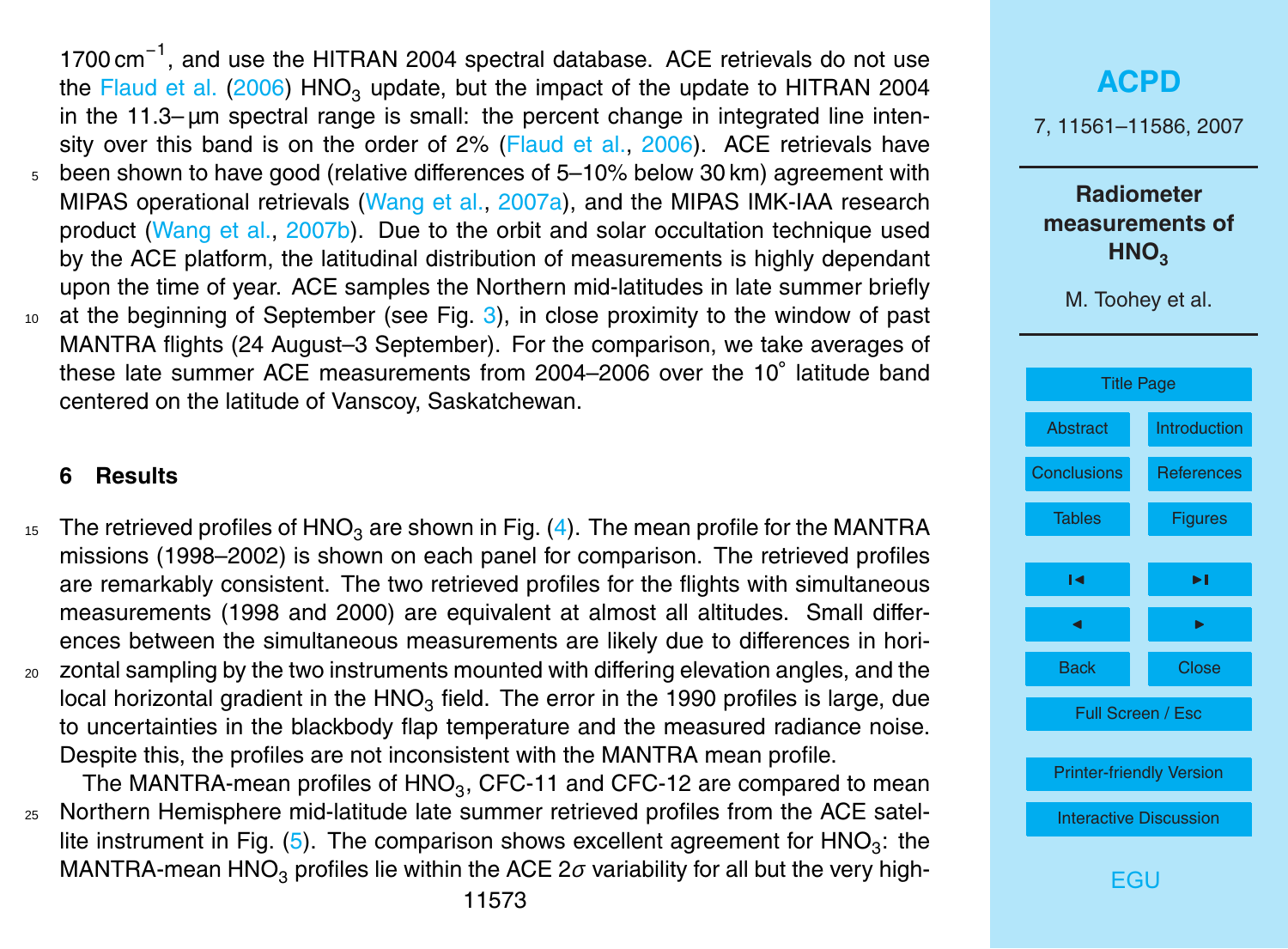<span id="page-13-0"></span>est altitudes. CFC profiles retrieved from the radiometers exibit a larger degree of scatter and inter-instrument bias, as shown by the 1*σ* error bars. The individual retrieved profiles have errors between 20 and 100% between 12 and 24 km (not shown). Despite this, the mean radiometer CFC profiles are comparable in shape to the ACE <sup>5</sup> measurements, although somewhat larger in magnitude. In a comparison of measure-

ments by the Atmospheric Trace Molecule Spectroscopy Experiment (ATMOS) in 1985 and 1994 and by ACE in 2004, [Rinsland et al.](#page-17-0) [\(2005\)](#page-17-0) find very little difference between CFC-11 and CFC-12 stratospheric mixing ratios between 1994 and 2004. Given this result, we suggest the differences between ACE and MANTRA-mean CFC profiles are <sup>10</sup> due to the large random error in the MANTRA radiometer measurements and the small sample size.

Are the MANTRA HNO<sub>3</sub> measurements consistent with the variability of the CMAM? Figure [\(6\)](#page-25-0) addresses this question by plotting the percent standard deviation of the MANTRA retrieved profiles and that from the 18-hourly data from the final week of Au-

- 15 gust over 10 CMAM years. The two profiles show similar structure, with larger values in the lower stratosphere, and a broad minimum between 20 and 30 km. This comparison is somewhat unfair as the MANTRA HNO<sub>3</sub> measurements represent a very sparse sampling of the true  $\mathsf{HNO}_3$  late-summer time series, with only three independent samples. We address the issue of sparse sampling by MANTRA by calculating
- <sub>20</sub> the standard deviation of the model profiles using only three random samples. By iterating this procedure a large number of times, we produce a probability distribution function of the calculated standard deviation for the given MANTRA sampling, and define a 99% confidence interval, shown in grey shading in Fig. [\(6\)](#page-25-0). By repeating the same procedure, but adding a 10% random error onto the sampled CMAM profiles, we
- <sup>25</sup> get an even better sense of the variability expected in the MANTRA measurements. Between 15 and 30 km height, the variability of the MANTRA measurements is seen to be consistent with the variability of the model, given the sparsity and uncertainty of the measurements. Above 30 km and below 15 km, the variance of the MANTRA measurements is apparently adversely affected by instrument error.

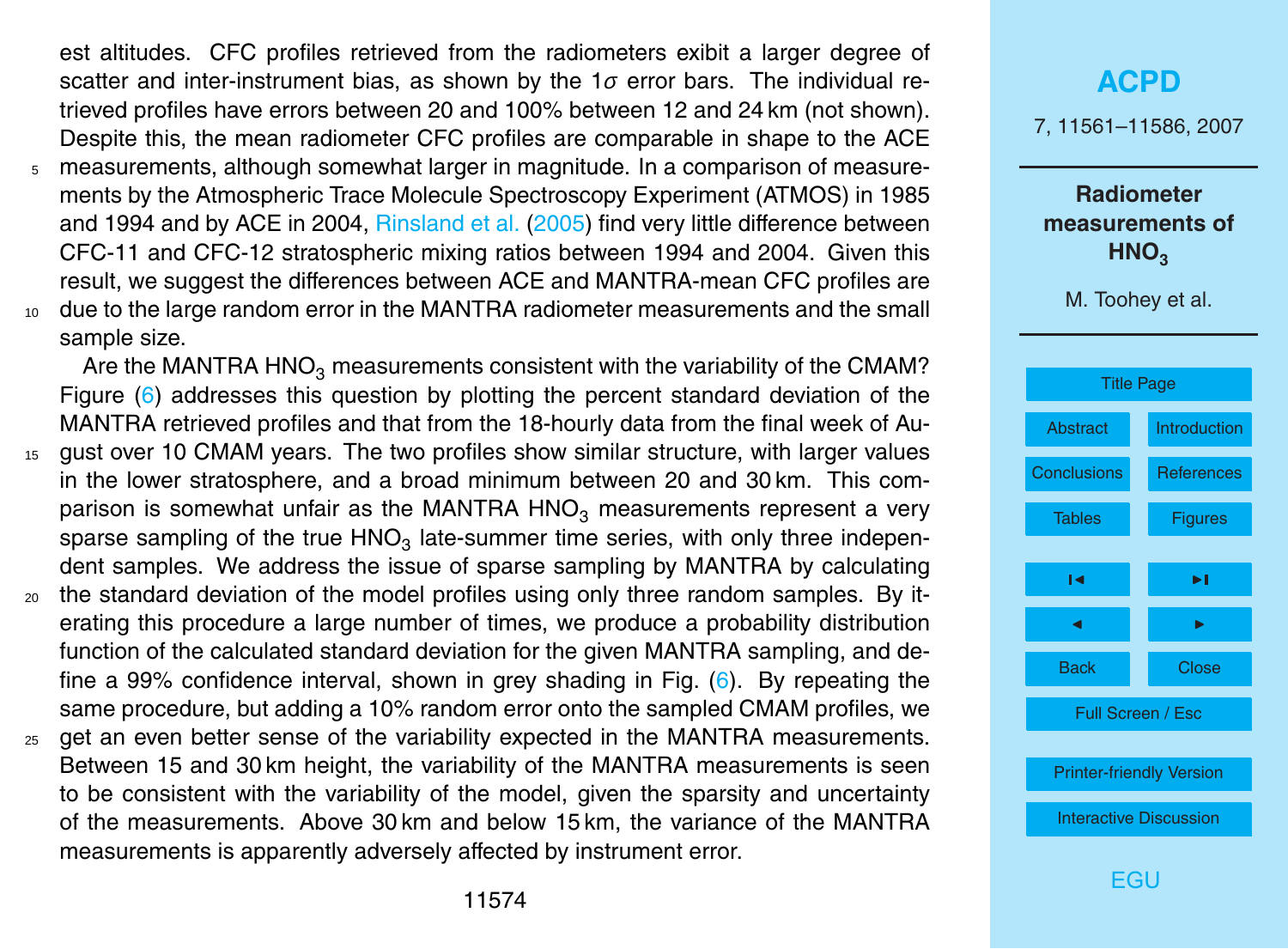<span id="page-14-0"></span>The variance of ACE HNO<sub>3</sub> measurements is in excellent agreement with that of the CMAM (Fig. [6\)](#page-25-0). On the one hand, this close agreement validates our use of the model to explore the sampling issues inherent in the MANTRA measurements. On the other hand, under the assumption that the CMAM gives a good estimate of the variability of <sup>5</sup> the true atmosphere, any difference between the CMAM and ACE variances should be due to the random error of the ACE retrievals. The close agreement between the measured and modelled variance is then evidence that ACE measurements display a high degree of precision.

#### **7 Conclusions**

- <sup>10</sup> We have analyzed raw data recorded by low-resolution scanning infrared radiometers from balloon flights in 1990, 1998, 2000, and 2002, and retrieved vertical profiles of  $HNO<sub>3</sub>$  using current spectroscopic line parameters and an efficient retrieval technique making use of both global-fitting and onion-peeling routines. The retrieved  $HNO<sub>3</sub>$  profiles show excellent agreement, in profile shape and magnitude, with measurements <sup>15</sup> made by the ACE satellite instrument at a similar season and latitude region over the years 2004–2006. The measurements were taken over a mid-latitude Northern Hemisphere site in late summer, when stratospheric dynamical and chemical variability is minimal. The variance of the  $HNO<sub>3</sub>$  profiles measured over the MANTRA era (1998– 2002) is in good agreement with the variability estimated by the CMAM, when the lim-
- <sup>20</sup> ited sampling and error of the measurements are taken into account. The radiometer measurements represent a consistent data set with samples before and after the Mt. Pinatubo eruption. While the error on the measurements from 1990 is large, and the data set is small, we see no significant change in the vertical profile of  $HNO<sub>3</sub>$  over this time span. This result may be taken as direct evidence that the  $-2\%$  per year HNO<sub>3</sub>
- <sub>25</sub> [t](#page-17-0)rend measured by the UARS-MLS instrument over the time span 1993–1997 [\(Randel](#page-17-0) [et al.,](#page-17-0) [1999\)](#page-17-0) represents a slow relaxation of the  $NO<sub>v</sub>$  partitioning from the perturbed conditions after the Mt. Pinatubo eruption of 1991, as is suggested by the modelling

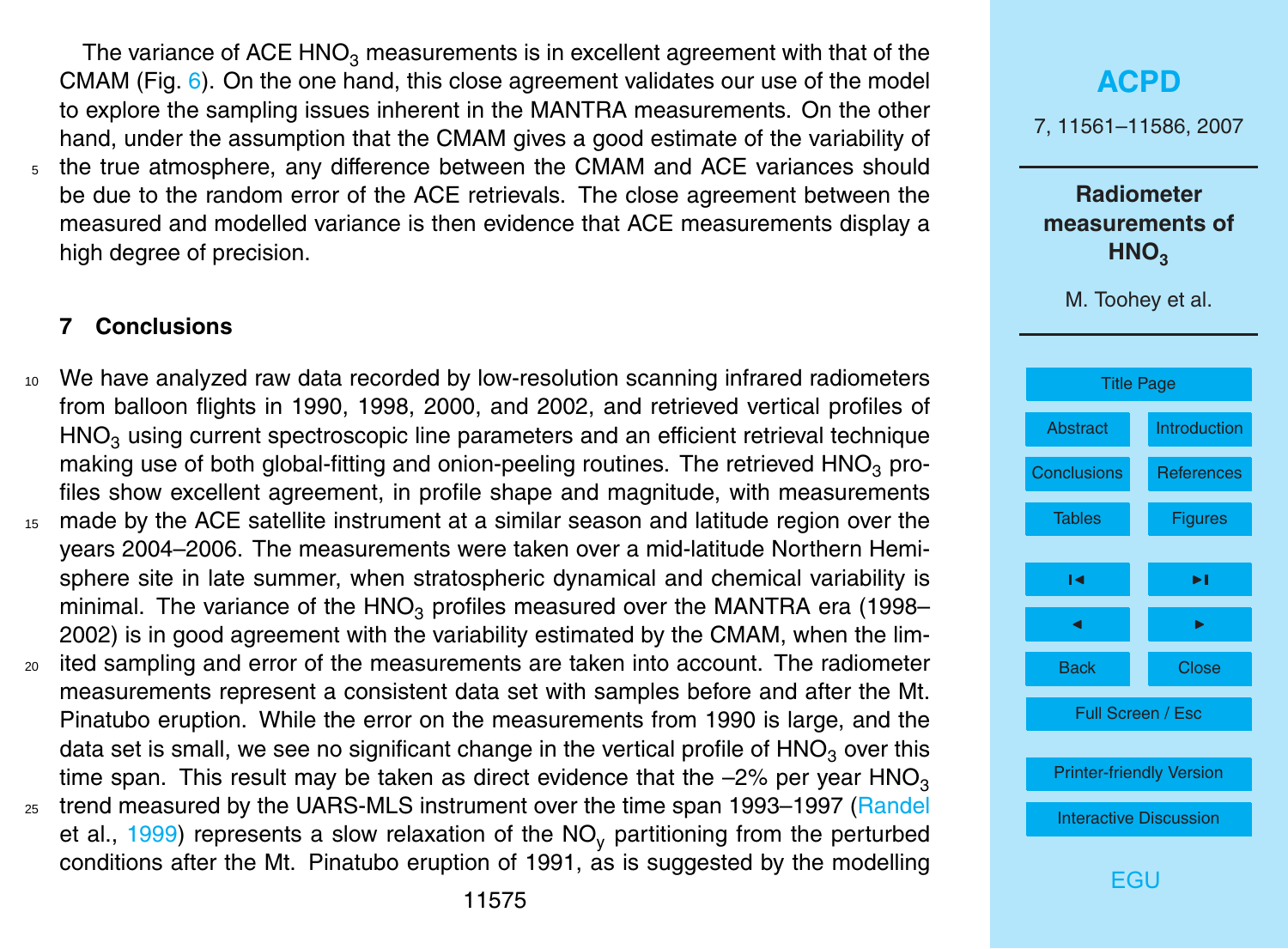<span id="page-15-0"></span>component of work by [Rinsland et al.](#page-17-0) [\(2003\)](#page-17-0), rather than any underlying long-term trend.

*Acknowledgements.* All four MANTRA campaigns were supported by the Canadian Space Agency (CSA) and the Meteorological Service of Canada. MANTRA 1998 also received sup-<sup>5</sup> port from the Centre for Research in Earth and Space Technology, while MANTRA 2002 and 2004 were also supported by Natural Sciences and Engineering Research Council (NSERC) of Canada. The Atmospheric Chemistry Experiment (ACE), also known as SCISAT-1, is a Canadian-led mission mainly supported by the CSA and NSERC. This work was also carried out with the aid of a grant from the CSA. M. Toohey gratefully acknowledges the scholarship <sup>10</sup> support of NSERC and the CSA.

#### **References**

- Beagley, S. R., de Grandpré, J., Koshyk, J. N., McFarlane, N. A., and Shepherd, T. G.: Radiative-dynamical climatology of the first-generation Canadian Middle Atmosphere Model, Atmos. Ocean, 35, 293–331, 1997. [11565](#page-4-0)
- <sup>15</sup> Bernath, P. F., McElroy, C. T., Abrams, M. C., Boone, C. D., Butler, M., Camy-Peyret, C., Carleer, M., Clerbaux, C., Coheur, P.-F., Colin, R., DeCola, P., DeMazière, M., Drummond, J. R., Dufour, D., Evans, W. F.J., Fast, H., Fussen, D., Gilbert, K., Jennings, D. E., Llewellyn, E. J., Lowe, R. P., Mahieu, E., McConnell, J. C., McHugh, M., McLeod, S. D., Michaud, R., Midwinter, C., Nassar, R., Nichitiu, F., Nowlan, C., Rinsland, C. P., Rochon, Y. J., Rowlands,
- <sup>20</sup> N., Semeniuk, K., Simon, P., Skelton, R., Sloan, J. J., Soucy, M.-A., Strong, K., Tremblay, P., Turnbull, D., Walker, K. A., Walkty, I., Wardle, D. A., Wehrle, V., Zander, R., and Zou, J.: Atmospheric Chemistry Experiment (ACE): Mission overview, Geophys. Res. Lett., 32, L15S01, doi:10.1029/2005GL022386, 2005. [11572](#page-11-0)

Boone, C. D., Nassar, R., Walker, K. A., Rochon, Y., McLeod, S. D., Rinsland, C. P., and

- <sup>25</sup> Bernath, P. F.: Retrievals for the atmospheric chemistry experiment Fourier-transform spectrometer, Appl. Optics, 44, 7218–7231, 2005. [11572](#page-11-0)
	- de Grandpré, J., Sandilands, J. W., McConnell, J. C., Beagley, S. R., Croteau, P. C., and Danilin, M. Y.: Canadian Middle Atmosphere Model: Preliminary results from the chemical transport module, Atmos. Ocean, 35, 385–431, 1997. [11565](#page-4-0)

## **[ACPD](http://www.atmos-chem-phys-discuss.net)** 7, 11561–11586, 2007 **Radiometer measurements of HNO<sup>3</sup>** M. Toohey et al. [Title Page](#page-0-0) [Abstract](#page-1-0) [Introduction](#page-1-0) [Conclusions](#page-14-0) References [Tables](#page-19-0) [Figures](#page-20-0)  $\sim$  J  $\sim$ **J** I I I I Back Close Full Screen / Esc [Printer-friendly Version](http://www.atmos-chem-phys-discuss.net/7/11561/2007/acpd-7-11561-2007-print.pdf) [Interactive Discussion](http://www.atmos-chem-phys-discuss.net/7/11561/2007/acpd-7-11561-2007-discussion.html)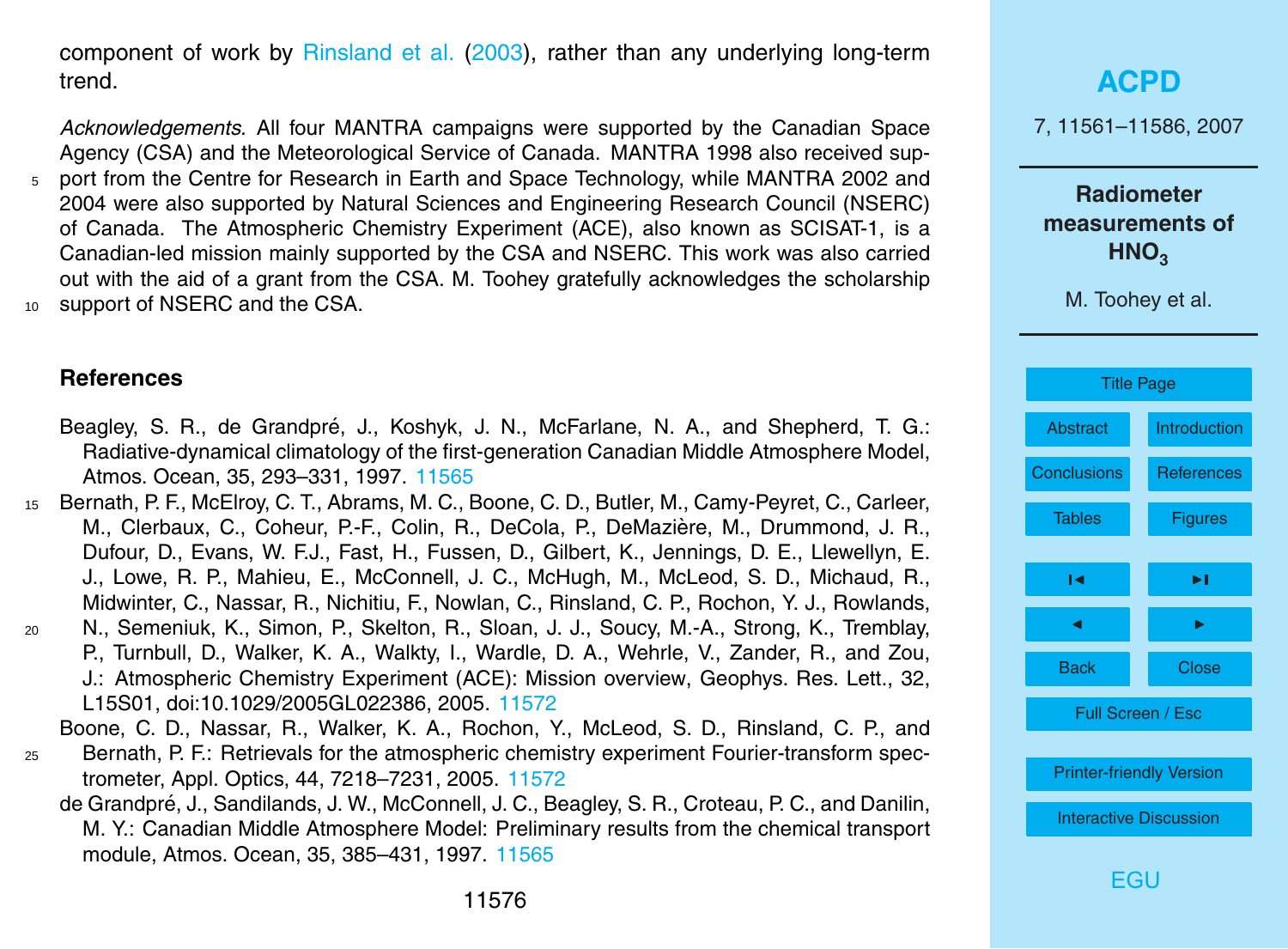- <span id="page-16-0"></span>Evans, W. F. J., Lin, C. I., and Midwinter, C. L.: The Altitude Distribution of Nitric Acid at Churchill, Atmosphere, 14, 172–179, 1976. [11563,](#page-2-0) [11567](#page-6-0)
- Evans, W. F. J., Kerr, J. B., McElroy, C. T., Obrien, R. S., Wardle, D. I., and Ridley, B. A.: The odd nitrogen mixing ratio in the stratosphere, Geophys. Res. Lett., 4, 235–238, 1977. [11563](#page-2-0)
- <sup>5</sup> Evans, W. F. J., Kerr, J. V., McElroy, C. T., O'Brien, R. S., and McConnell, J. C.: Measurements of NO<sub>2</sub> and HNO<sub>2</sub> during a stratospheric warming at 54 in February 1979, Geophys. Res. Lett., 9, 493–496, 1982. [11563](#page-2-0)
	- Eyring, V., Waugh, D. W., Bodeker, G. E., Cordero, E., Akiyoshi, H., Austin, J., Beagley, S. R., Boville, B., Braesicke, P., Brühl, C., Butchart, N., Chipperfield, M. P., Dameris, M., Deckert,
- <sup>10</sup> R., Deushi, M., Frith, S. M., Garcia, R. R., Gettelman, A., Giorgetta, M., Kinnison, D. E., Mancini, E., Manzini, E., Marsh, D. R., Matthes, S., Nagashima, T., Newman, P. A., Nielsen, J. E., Pawson, S., Pitari, G., Plummer, D. A., Rozanov, E., Schraner, M., Scinocca, J. F., Semeniuk, K., Shepherd, T. G., Shibata, K., Steil, B., Stolarski, R., Tian, W., and Yoshiki, M.: Multi-model projections of stratospheric ozone in the 21st century, J. Geophys. Res., in

<sup>15</sup> press, 2007. [11565](#page-4-0)

- Eyring, V., Butchart, N., Waugh, D. W., Akiyoshi, H., Austin, J., Bekki, S., Bodeker, G. E., Boville, B. A., Brühl, C., Chipperfield, M. P., et al.: Assessment of temperature, trace species, and ozone in chemistry-climate model simulations of the recent past, J. Geophys. Res., 111, D22308, doi:10.1029/2006JD007327, 2006. [11565](#page-4-0)
- <sup>20</sup> Flaud, J.-M., Brizzi, G., Carlotti, M., Perrin, A., and Ridolfi, M.: MIPAS database: Validation of  $HNO<sub>3</sub>$  line parameters using MIPAS satellite measurements, Atmos. Chem. Phys., 6, 5037– 5048, 2006,

[http://www.atmos-chem-phys.net/6/5037/2006/.](http://www.atmos-chem-phys.net/6/5037/2006/) [11563,](#page-2-0) [11567,](#page-6-0) [11573](#page-12-0)

Houghton, J. T.: The Physics of Atmospheres, Cambridge University Press, 45pp., 1986. [11567](#page-6-0)

<sup>25</sup> Irion, F. W., Gunson, M. R., Toon, G. C., Chang, A. Y., Eldering, A., Mahieu, E., Manney, G. L., Michelsen, H. A., Moyer, E. J., Newchurch, M. J., et al.: Atmospheric Trace Molecule Spectroscopy (ATMOS) Experiment Version 3 data retrievals, Appl. Optics, 41, 6968–6979, 2002. [11563](#page-2-0)

Jones, D. R., Perttunen, C. D., and Stuckman, B. E.: Lipschitzian optimization without the <sup>30</sup> Lipschitz constant, J. Optimiz. Theory App., 79, 157–181, 1993. [11570](#page-9-0)

McLinden, C. A., Olsen, S. C., Prather, M. J., and Liley, J. B.: Understanding trends in strato-spheric NO<sub>y</sub> and NO<sub>2</sub>, J. Geophys. Res., 106, 27 787–27 793, 2001. [11564](#page-3-0)

Murcray, D. G., Kyle, T. G., Murcray, F. H., and Williams, W. J.: Nitric acid and nitric oxide in the

| <b>ACPD</b>                                                                  |                     |  |
|------------------------------------------------------------------------------|---------------------|--|
| 7, 11561-11586, 2007                                                         |                     |  |
| <b>Radiometer</b><br>measurements of<br>HNO <sub>3</sub><br>M. Toohey et al. |                     |  |
| <b>Title Page</b>                                                            |                     |  |
| <b>Abstract</b>                                                              | <b>Introduction</b> |  |
| <b>Conclusions</b>                                                           | <b>References</b>   |  |
| <b>Tables</b>                                                                | <b>Figures</b>      |  |
| Н                                                                            | ►∣                  |  |
| ◀                                                                            |                     |  |
| <b>Back</b>                                                                  | <b>Close</b>        |  |
| Full Screen / Esc                                                            |                     |  |
| <b>Printer-friendly Version</b>                                              |                     |  |
| <b>Interactive Discussion</b>                                                |                     |  |
| :GU                                                                          |                     |  |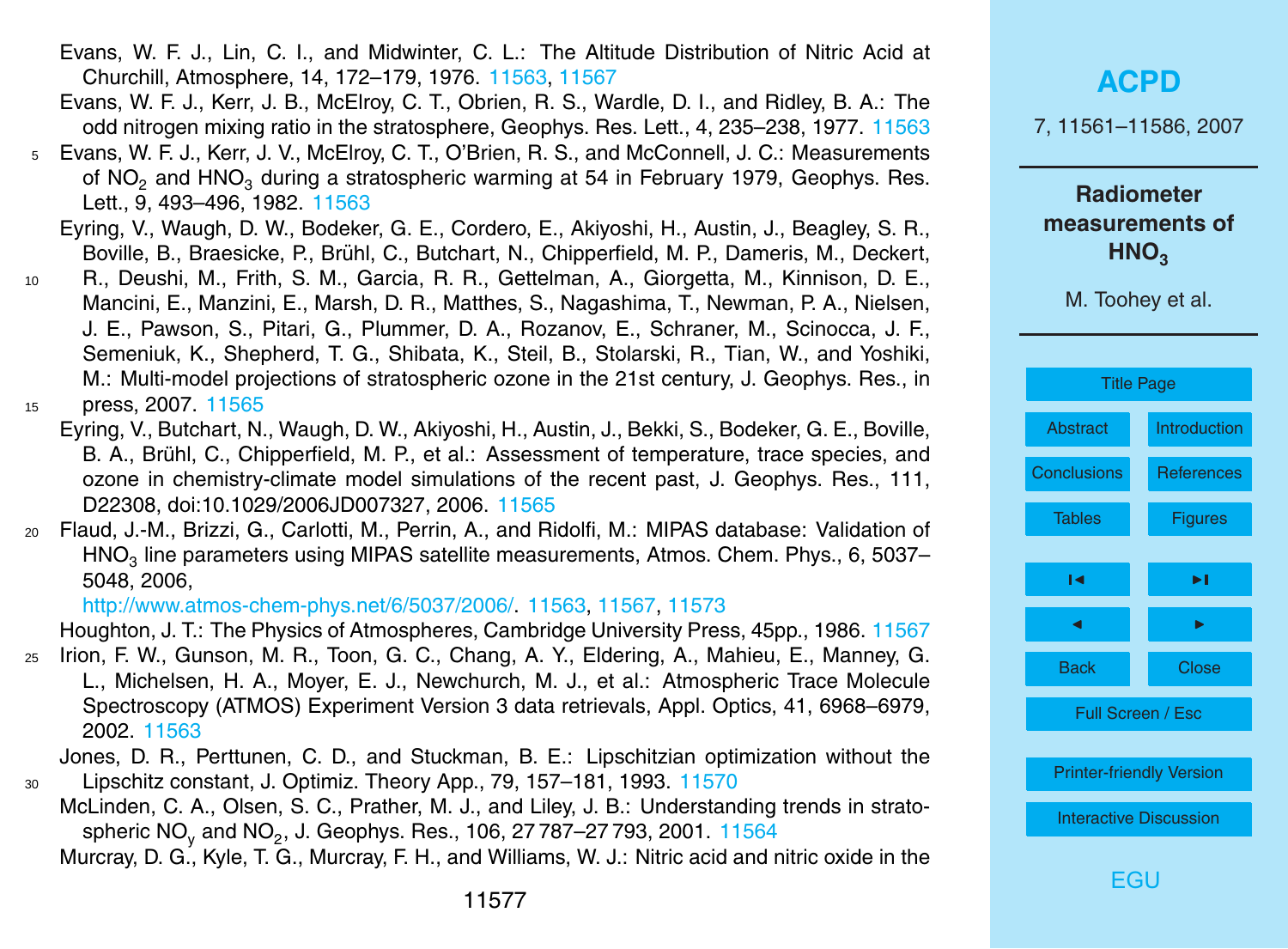lower stratosphere, Nature, 218, 78–79, 1968. [11562](#page-1-0)

- <span id="page-17-0"></span>Murcray, D. G., Goldman, A., Csoeke-Poeckh, A., Murcray, F. H., Williams, W. J., and Stocker, R. N.: Nitric acid distribution in the stratosphere, J. Geophys. Res., 78, 7033–7038, 1973. [11563](#page-2-0)
- <sup>5</sup> Murcray, D. G., Barker, D. B., Brooks, J. N., Goldman, A., and Williams, W. J.: Seasonal and latitudinal variation of the stratospheric concentration of  $\mathsf{HNO}_3$ , Geophys. Res. Lett., 2, 223– 225, 1975. [11563](#page-2-0)
	- Pick, D. R. and Houghton, J. T.: Measurements of atmospheric infrared emission with a balloonborne multifilter radiometer, Q. J. Roy. Meteor. Soc., 95, 535, 1969. [11565](#page-4-0)
- <sup>10</sup> Prather, M. J., McElroy, M. B., and Wofsy, S. C.: Reductions in ozone at high concentrations of stratospheric halogens, Nature, 312, 227–231, 1984. [11564](#page-3-0)

Quine, B. M. and Drummond, J. R.: GENSPECT: A new generation line-by-line code with a bounded interpolation accuracy, J. Quant. Spectrosc. Ra., 74, 147–165, 2002. [11567](#page-6-0)

Quine, B. M., Toohey, M., Drummond, J. R., Strong, K., Wunch, D., Midwinter, C., and McElroy,

- <sup>15</sup> C. T.: The Concentration Profile of Nitric Acid and Other Species over Saskatchewan in August 1998: Retrieval from Data Recorded by Thermal-Emission Radiometry, Atmos. Ocean, 43, 361–376, 2005. [11563,](#page-2-0) [11566,](#page-5-0) [11567,](#page-6-0) [11570](#page-9-0)
	- Randel, W. J., Wu, F., Russel III, J. M., and Waters, J. W.: Space-time patterns of trends in stratospheric constituents derived from UARS measurements, J. Geophys. Res., 104(D3),
- <sup>20</sup> 3711pp., 1999. [11564,](#page-3-0) [11575](#page-14-0)
	- Rinsland, C. P., Zander, R., and Demoulin, P.: Ground-based infrared measurements of  $HNO<sub>3</sub>$ total column abundances: long-term trend and variability, J. Geophys. Res., 96, 9379–9389, 1991. [11564](#page-3-0)

Rinsland, C. P., Weisenstein, D. K., Ko, M. K. W., Scott, C. J., Chiou, L. S., Mahieu, E., Zander,

- <sup>25</sup> R., and Demoulin, P.: Post-Mount Pinatubo eruption ground-based infrared stratospheric column measurements of HNO<sub>3</sub>, NO and NO<sub>2</sub> and their comparison with model calculations, J. Geophys. Res., 108(D15), 4437, doi:10.1029/2002JD002965, 2003. [11565,](#page-4-0) [11576](#page-15-0) Rinsland, C. P., Boone, C., Nassar, R., Walker, K., Bernath, P., Mahieu, E., Zander, R., Mc-
	- Connell, J. C., and Chiou, L.: Trends of HF, HCl, CCl $_2$  F $_2$ , CCl $_3$ F, CHClF $_2$  (HCFC-22), and SF $_6$
- <sup>30</sup> in the lower stratosphere from Atmospheric Chemistry Experiment (ACE) and Atmospheric Trace Molecule Spectroscopy (ATMOS) measurements near 30◦ N latitude, Geophys. Res. Lett., 32, L16S03, doi:10.1029/2005GL022415, 2005.' [11572,](#page-11-0) [11574](#page-13-0)

Rothman, L. S., Jacquemart, D., Barbe, A., Chris Benner, D., Birk, M., Brown, L. R., Carleer,

| 7, 11561-11586, 2007                                     |                   |  |
|----------------------------------------------------------|-------------------|--|
| <b>Radiometer</b><br>measurements of<br>HNO <sub>3</sub> |                   |  |
| M. Toohey et al.                                         |                   |  |
|                                                          |                   |  |
| <b>Title Page</b>                                        |                   |  |
| Abstract                                                 | Introduction      |  |
| <b>Conclusions</b>                                       | <b>References</b> |  |
| <b>Tables</b>                                            | <b>Figures</b>    |  |
|                                                          |                   |  |
| ıч                                                       | ▶∣                |  |
| ◀                                                        | ▶                 |  |
| <b>Back</b>                                              | <b>Close</b>      |  |
| .                                                        |                   |  |

**[ACPD](http://www.atmos-chem-phys-discuss.net)**

Full Screen / Esc

[Printer-friendly Version](http://www.atmos-chem-phys-discuss.net/7/11561/2007/acpd-7-11561-2007-print.pdf)

[Interactive Discussion](http://www.atmos-chem-phys-discuss.net/7/11561/2007/acpd-7-11561-2007-discussion.html)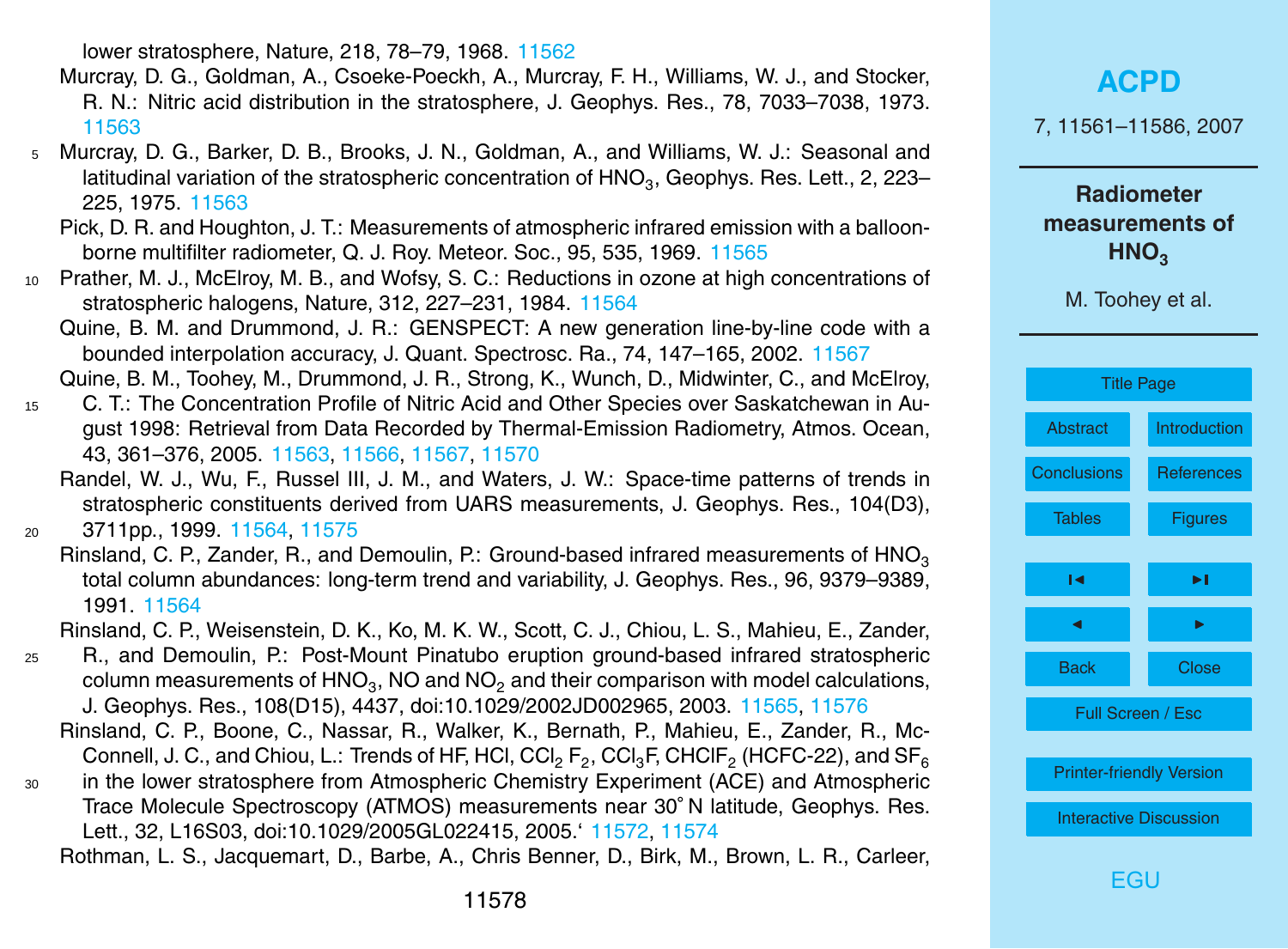<span id="page-18-0"></span>M. R., Chackerian, C., Chance, K., Coudert, L. H., et al.: The HITRAN 2004 molecular spectroscopic database, J. Quant. Spectrosc. Ra., 96, 139–204, 2005. [11567](#page-6-0)

- Santee, M. L., Manney, G. L., Livesey, N. J., and Read, W. G.: Three-dimensional structure and evolution of stratospheric HNO<sub>3</sub> based on UARS Microwave Limb Sounder measurements,
- <sup>5</sup> J. Geophys. Res., 109, D15306, doi:10.1029/2004JD004578, 2004. [11563](#page-2-0) Wang, D. Y., Höpfner, M., Blom, C. E., Ward, W. E., Fischer, H., Blumenstock, T., Hase, F., Keim, C., Liu, G. Y., Mikuteit, S., et al.: Validation of MIPAS HNO<sub>3</sub> operational data, Atmos. Chem. Phys. Discuss., 7, 5173–5251, 2007a. [11573](#page-12-0)
	- Wang, D. Y., Höpfner, M., Tsidu, G. M., Stiller, G. P., von Clarmann, T., Fischer, H., Blumen-
- <sup>10</sup> stock, T., Glatthor, N., Grabowski, U., Hase, F., et al.: Validation of nitric acid retrieved by the IMK-IAA processor from MIPAS/ENVISAT measurements, Atmos. Chem. Phys., 7, 721–738, 2007b. [11573](#page-12-0)
	- Weatherhead, E. C., Reinsel, G. C., Cheang, W. K., Tiao, G. C., Meng, X. L., Choi, D., Keller, T., DeLuisi, J., Wuebbles, D. J., and Kerr, J. B.: Factors affecting the detection of trends-
- <sup>15</sup> Statistical considerations and applications to environmental data, J. Geophys. Res., 103, 17–149, 1998. [11565](#page-4-0)
	- Wunch, D., Tingley, M. P., Shepherd, T. G., Drummond, J. R., Moore, G. W. K., and Strong, K.: Climatology and predictability of the late summer stratospheric zonal wind turnaround over Vanscoy, Saskatchewan, Atmos. Ocean, 43, 301–313, 2005. [11563](#page-2-0)

#### **[ACPD](http://www.atmos-chem-phys-discuss.net)**

7, 11561–11586, 2007

**Radiometer measurements of HNO<sup>3</sup>**

M. Toohey et al.

| <b>Title Page</b>               |                |  |
|---------------------------------|----------------|--|
| Abstract                        | Introduction   |  |
| <b>Conclusions</b>              | References     |  |
| <b>Tables</b>                   | <b>Figures</b> |  |
| ы                               | ы              |  |
|                                 |                |  |
| ◀                               | ь              |  |
| <b>Back</b>                     | Close          |  |
| <b>Full Screen / Esc</b>        |                |  |
|                                 |                |  |
| <b>Printer-friendly Version</b> |                |  |
| <b>Interactive Discussion</b>   |                |  |
|                                 |                |  |

**FGU**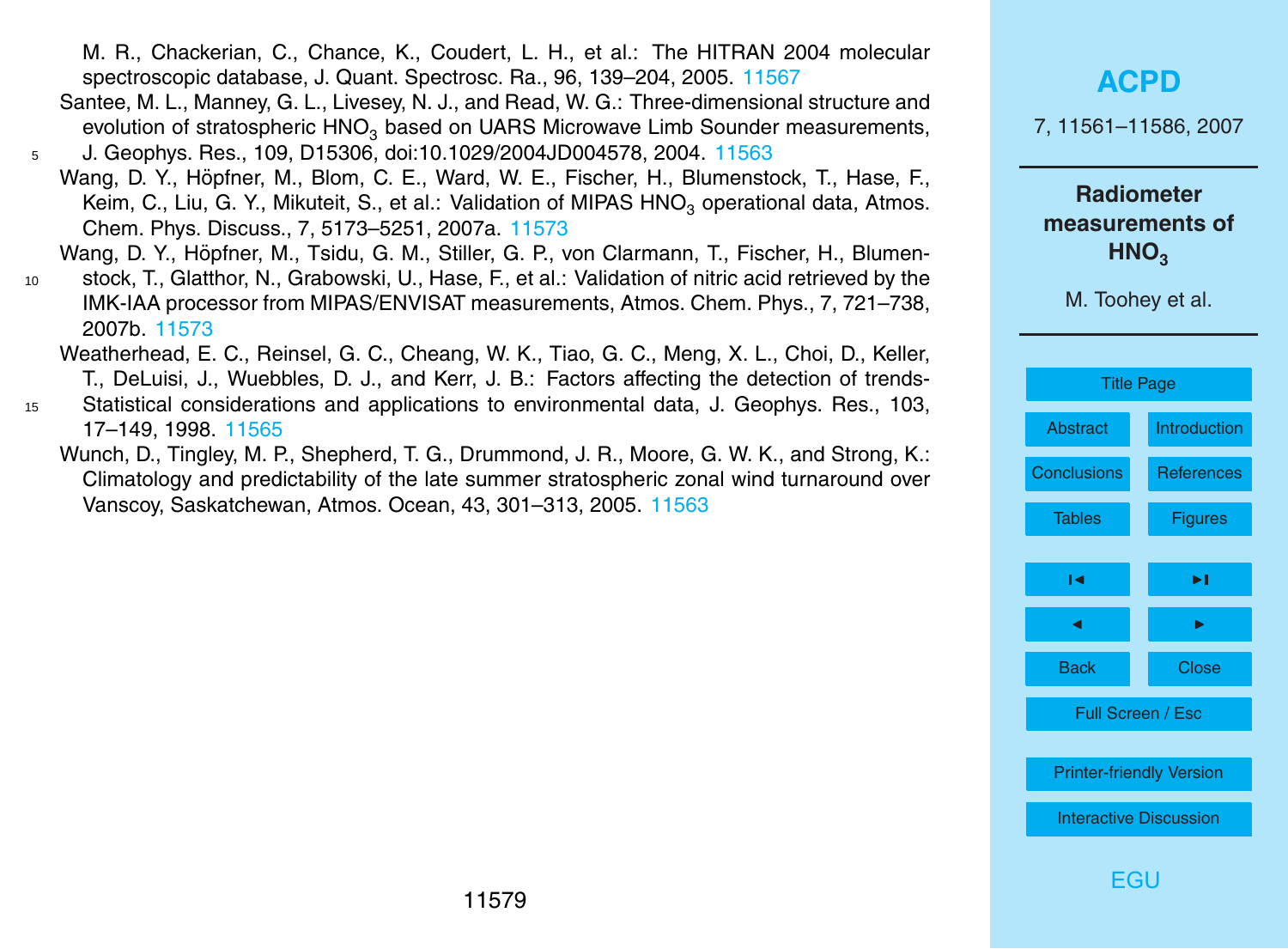7, 11561–11586, 2007

**Radiometer measurements of HNO**<sub>3</sub>

M. Toohey et al.

<span id="page-19-0"></span>**Table 1.** Balloon flights of the radiometer dataset.

| Flight        | Date         | Instruments |
|---------------|--------------|-------------|
| AES           | Aug 20, 1990 | MX13        |
| <b>AES</b>    | Aug 30, 1990 | MX19        |
| <b>MANTRA</b> | Aug 24, 1998 | MX31, MX36  |
| <b>MANTRA</b> | Aug 29, 2000 | MX31, MX36  |
| <b>MANTRA</b> | Sep 03, 2002 | MX31        |

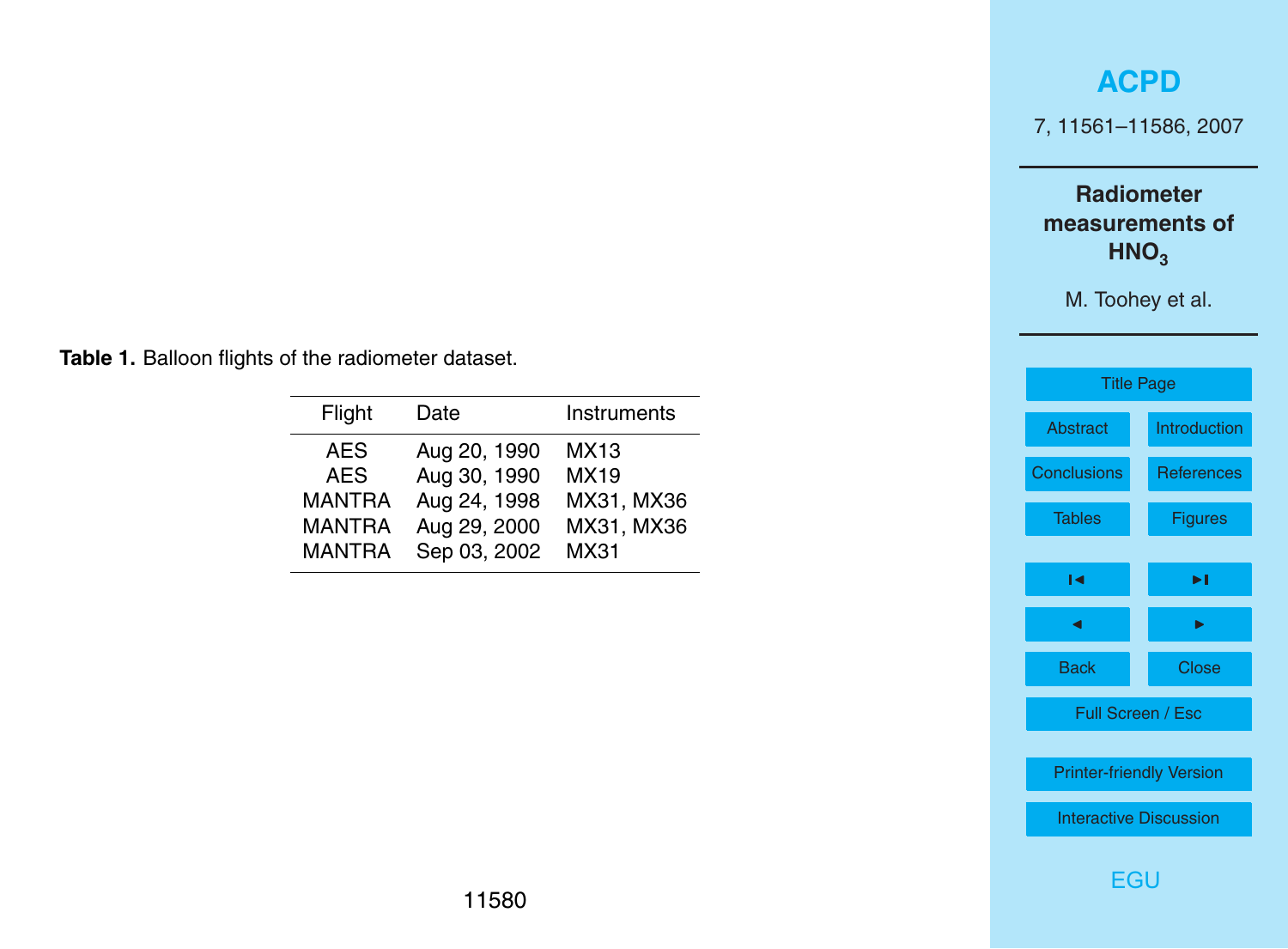<span id="page-20-0"></span>

**Fig. 1.** Time series of monthly mean HNO<sub>3</sub> volume mixing ratio (VMR) at ∼24 km from the Canadian Middle Atmosphere Model (CMAM). Monthly variability (2*σ*) is represented by shading, and August variability values are highlighted by vertical lines.

7, 11561–11586, 2007

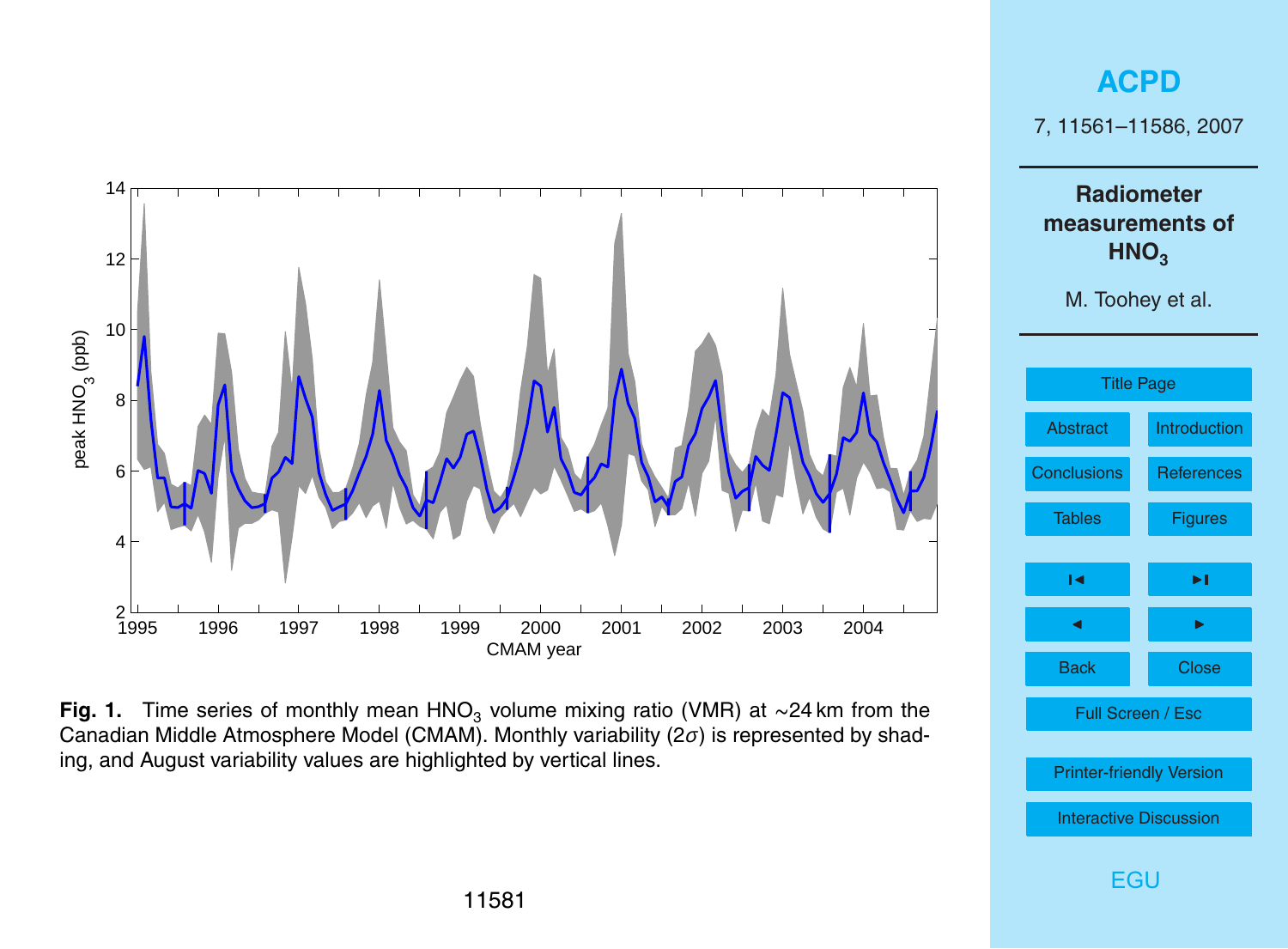<span id="page-21-0"></span>



**Fig. 2.** An example selection of spectral fits and residuals, approximately equally spaced between 12 and 30 km height, from the emission radiometer fitting routine. Results shown are for MANTRA 2000, MX-36. Plotted points represent the measurement scans, while lines show the simulated spectra.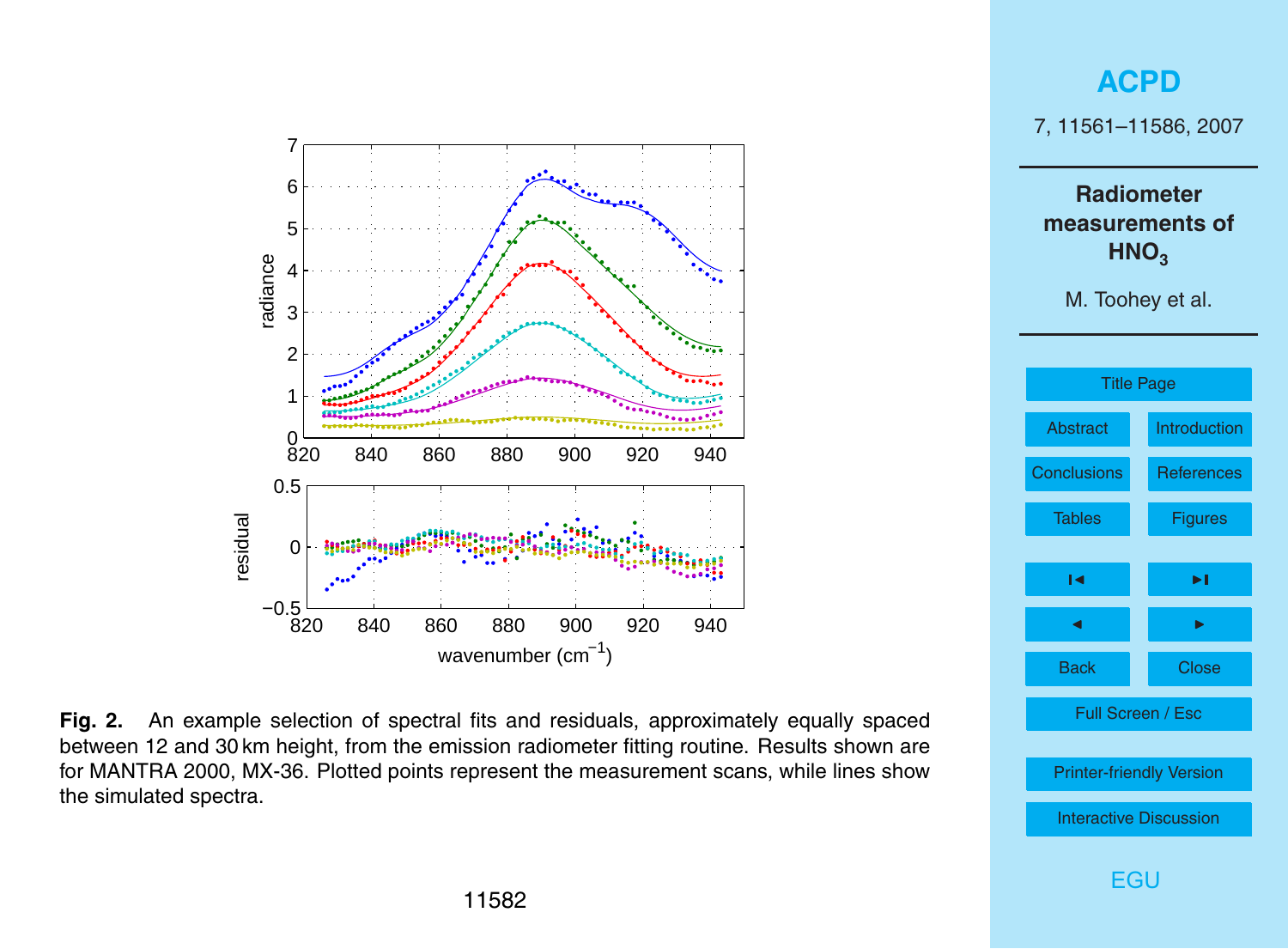<span id="page-22-0"></span>

**Fig. 3.** Time-latitude coordinates of Northern Hemisphere mid-latitude ACE occultations in late summer, over three years.

[Printer-friendly Version](http://www.atmos-chem-phys-discuss.net/7/11561/2007/acpd-7-11561-2007-print.pdf)

[Interactive Discussion](http://www.atmos-chem-phys-discuss.net/7/11561/2007/acpd-7-11561-2007-discussion.html)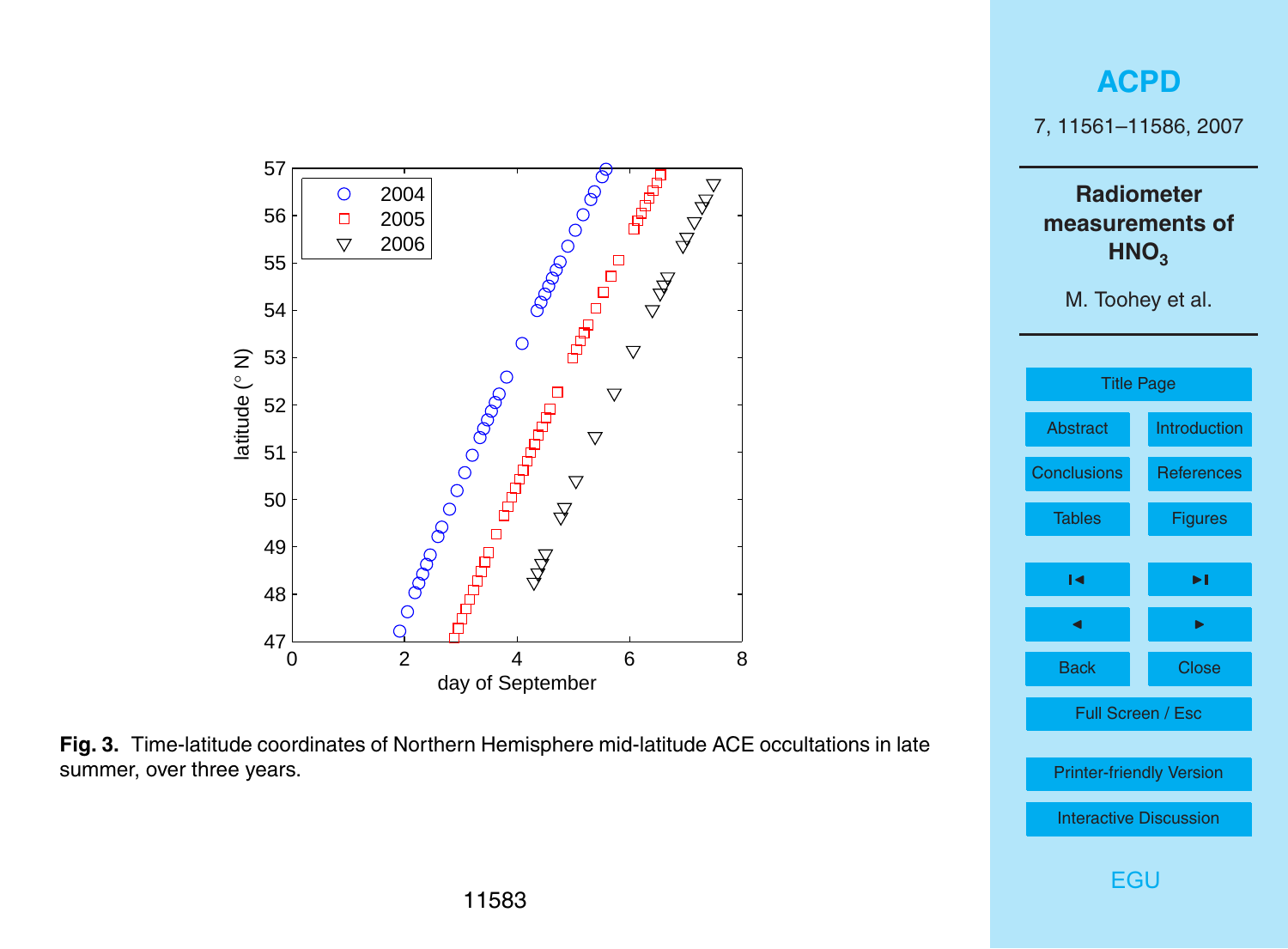<span id="page-23-0"></span>

**Fig. 4.** Retrieved HNO<sub>3</sub> profiles for the years shown. Instrument code names, specifying the source of the radiance data used in each retrieval, are given in the legend (see Table 1). Error bars show the estimated uncertainty in the retrievals. The mean profile over MANTRA missions (1998–2002) is shown by the dashed line.  $11584$ 

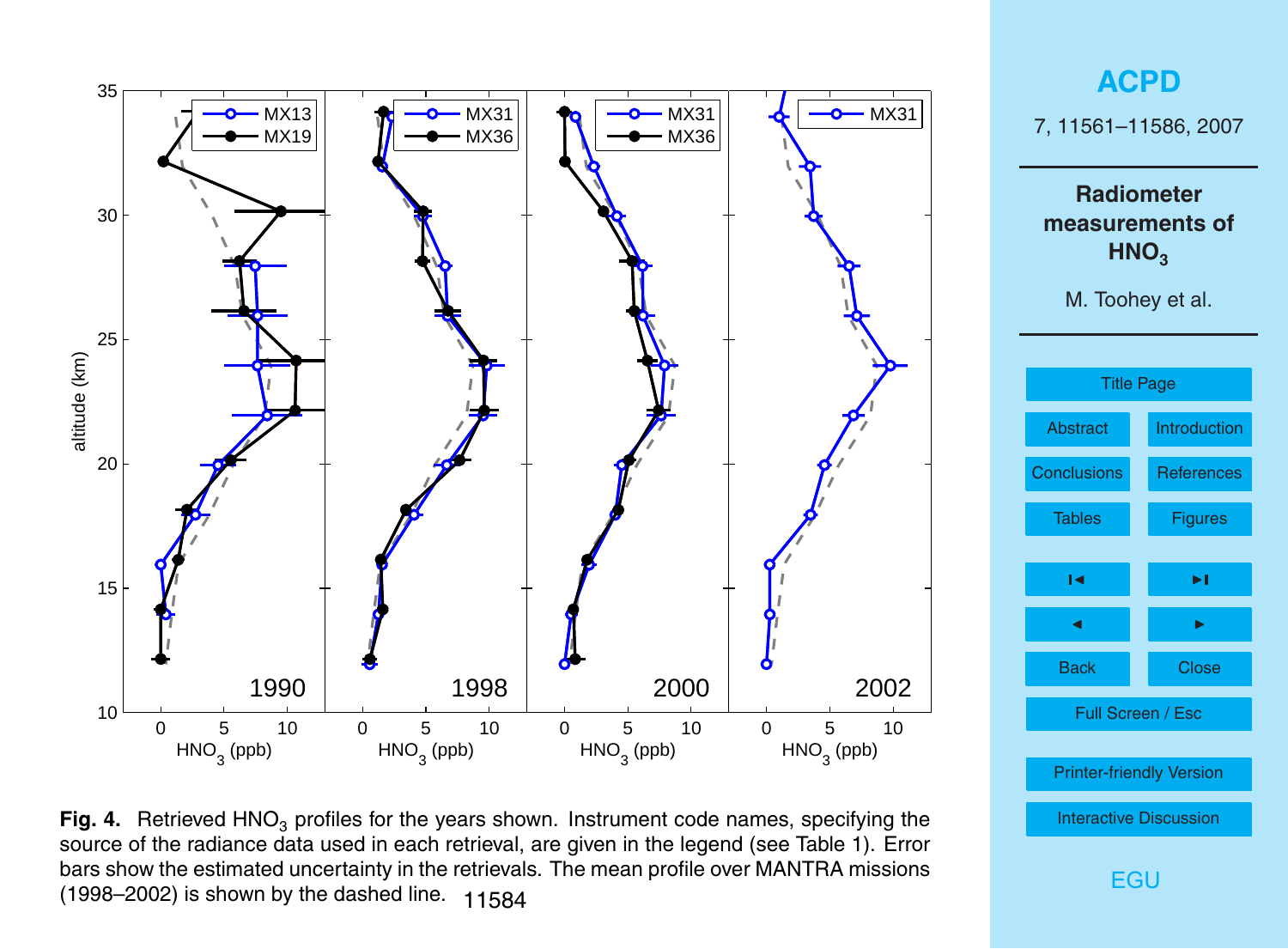<span id="page-24-0"></span>

**Fig. 5.** Mean profiles of HNO<sub>3</sub>, CFC-11 and CFC-12 VMR from the MANTRA flights (1998– 2002) and from observations by the ACE satellite instrument (2004–2006). Shading represents the 2*σ* variability of the ACE profile, while the error bars on the MANTRA radiometer profiles represent 1*σ* variability in the retrieved profiles.